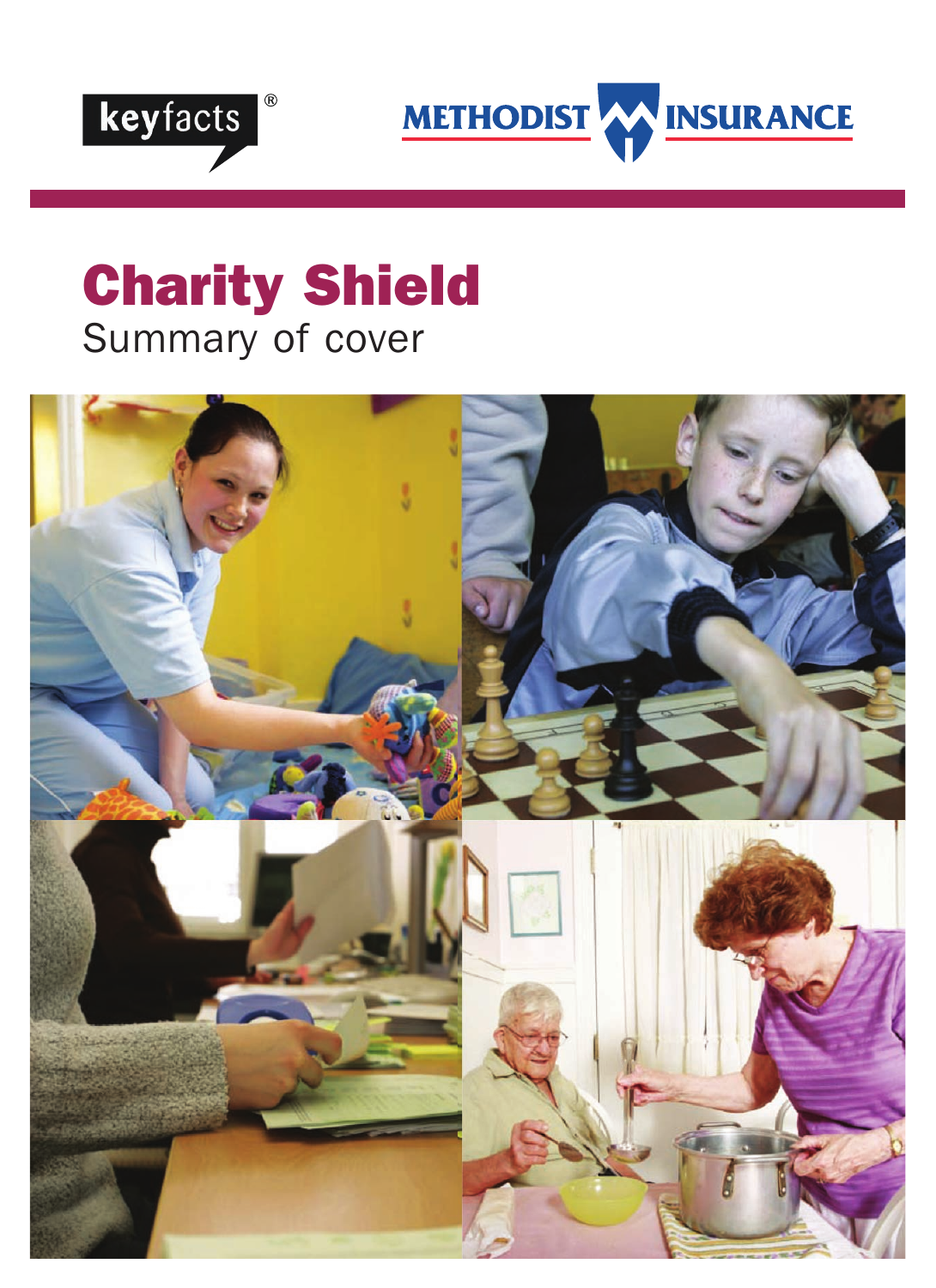## Contents

| Introduction                                 | 3  |
|----------------------------------------------|----|
| Important information                        | 4  |
| General conditions                           | 5  |
| General exclusions                           | 5  |
| Property damage                              | 6  |
| Property damage plus                         | 8  |
| Equipment breakdown                          | 9  |
| Business interruption                        | 10 |
| Liabilities                                  | 11 |
| Charity trustee insurance                    | 13 |
| Legal expenses                               | 14 |
| Money with assault extension                 | 15 |
| Fidelity                                     | 17 |
| Goods in transit                             | 18 |
| Personal accident                            | 19 |
| Terrorism                                    | 20 |
| Additional cover                             | 21 |
| General information                          | 22 |
| Claims service                               | 22 |
| - Complaint handling procedures              | 22 |
| - The Financial Services Compensation Scheme | 22 |
| Other support available                      | 24 |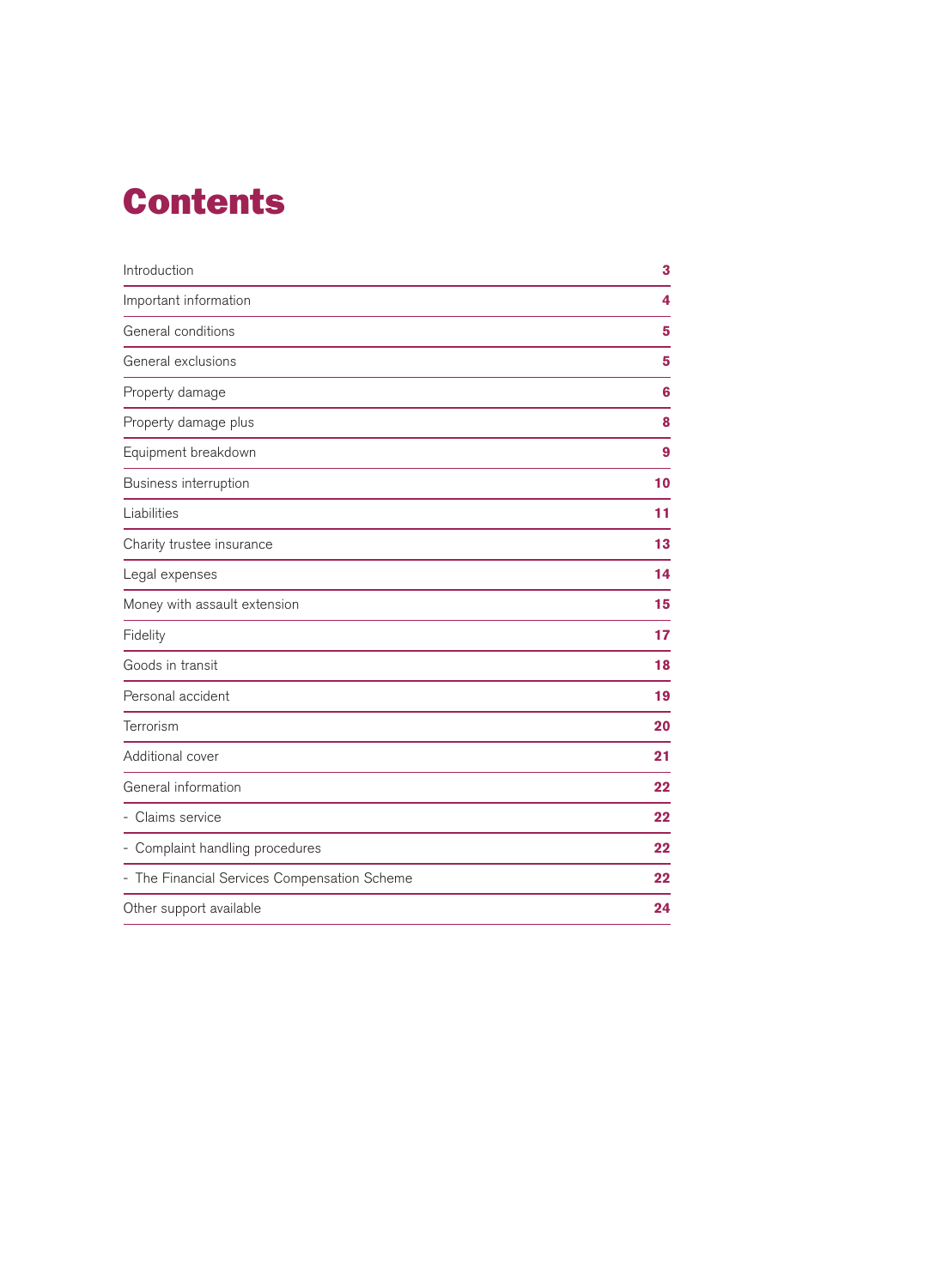## Charity Shield summary of cover

#### **Introduction**

Our Charity Shield policy has been designed to meet the demands and needs of those wishing to insure the risks associated with the running of a registered charity, not for profit organisation or small to medium sized enterprise.

This document provides only a summary of the main benefits of the Charity Shield insurance policy. An outline of the policy's significant features and benefits are set out below together with any significant exclusions, limitations and obligations you may have. For full details of all policy benefits and terms you should read the policy document and your schedule. A policy document is available by contacting us or your broker.

The policy is divided into a number of sections but not all the sections may be operative as part of your insurance. Please refer to your quotation or renewal documentation for confirmation of the sections of cover selected.

#### **Things for you to think about**

Please note this summary relates to our standard policy cover, if you feel you have specific needs or requirements outside of this we would be happy to consider your request. Please contact us or your broker.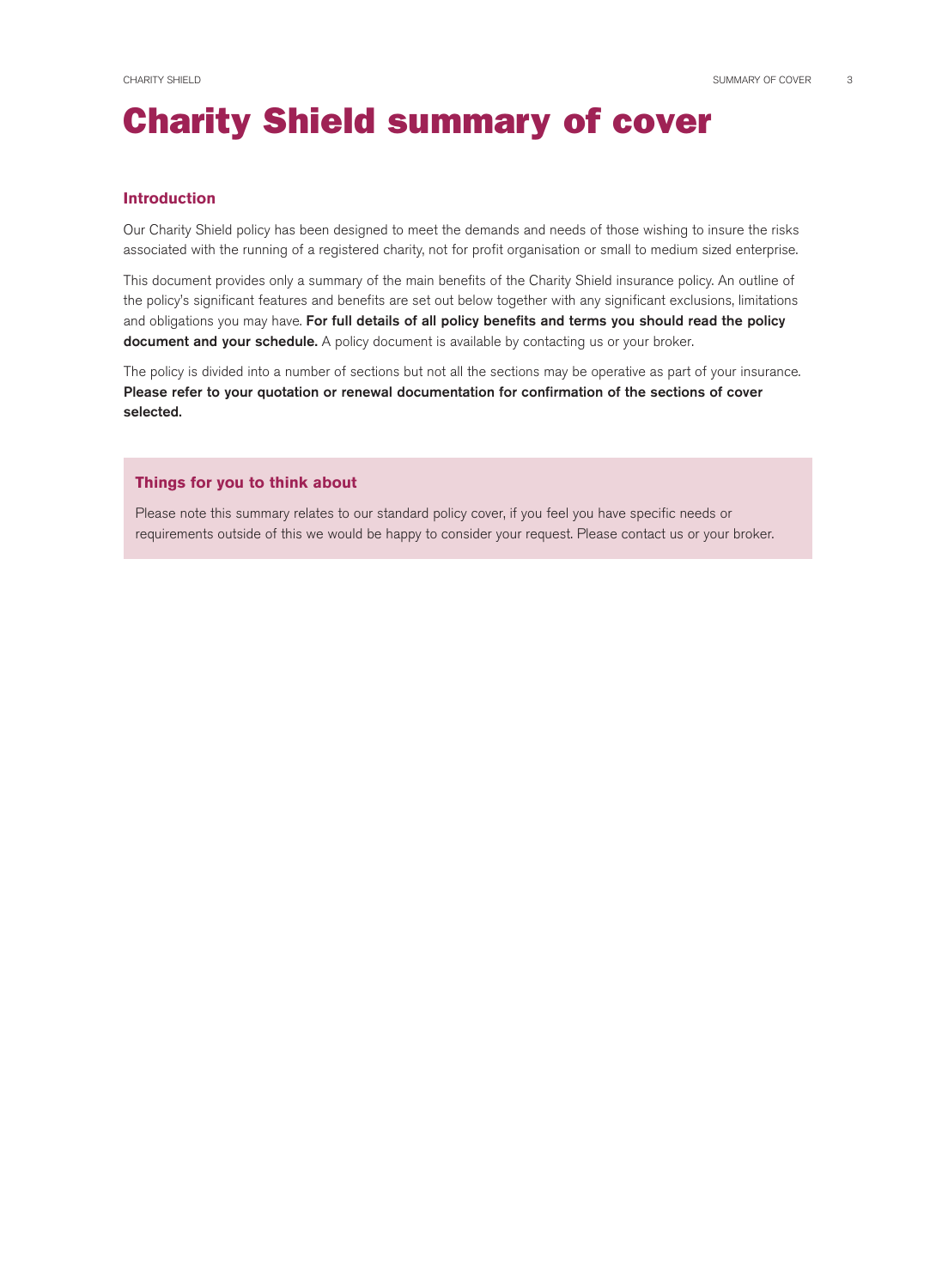## Important information

#### **This policy is underwritten by**

Methodist Insurance plc. The legal expenses section is arranged through DAS Legal Expenses Insurance Company Limited(DAS).

#### **Duration of your policy**

Generally 12 months from the start date shown on your policy schedule.

#### **Renewal of your policy**

We will send you notice that your policy is approaching renewal before it is due. Your requirements may change over time, therefore please contact us or your broker if you wish to discuss your needs or any additional insurance requirements.

#### **How do you pay**

You can either pay for your policy in full or by instalments. If you pay by instalments you must make regular payments as detailed in your credit agreement.

#### **Where are you covered**

- Your organisation is located in England, Scotland, Wales, Northern Ireland, the Channel Islands and the Isle of Man or elsewhere as agreed and shown in your policy schedule.
- Your contents whilst in your premises and in certain circumstances anywhere in England, Scotland, Wales, Northern Ireland, the Channel Islands and the Isle of Man.
- Liability for claims arising from your organisation and activities conducted in England, Scotland, Wales, Northern Ireland, the Channel Islands and the Isle of Man.

#### **Excess**

Most cover sections will carry an 'excess' being the first amount of any claim or event, that you are responsible for. The amount(s) will be stated in your quotation or renewal documentation or in the schedule, together with information as to whether the amount will be applied per claim or per event.

You may be able to obtain a premium discount if you choose to increase your excess. Please contact us or your broker to discuss any changes.

#### **Limits**

Your cover is subject to an overall limit of indemnity, as well as various limits and sub-limits of indemnity which form part of and are not in addition to the overall limit of indemnity unless stated otherwise. Please refer to your policy schedule for confirmation of the applicable limits.

#### **Cancellation rights**

We have the right to cancel your policy by sending seven days' notice and shall refund to you the proportionate premium for the unexpired cover, this is shown in the policy document under the Policy conditions – Cancellation.

This policy does not entitle you to a cooling-off period.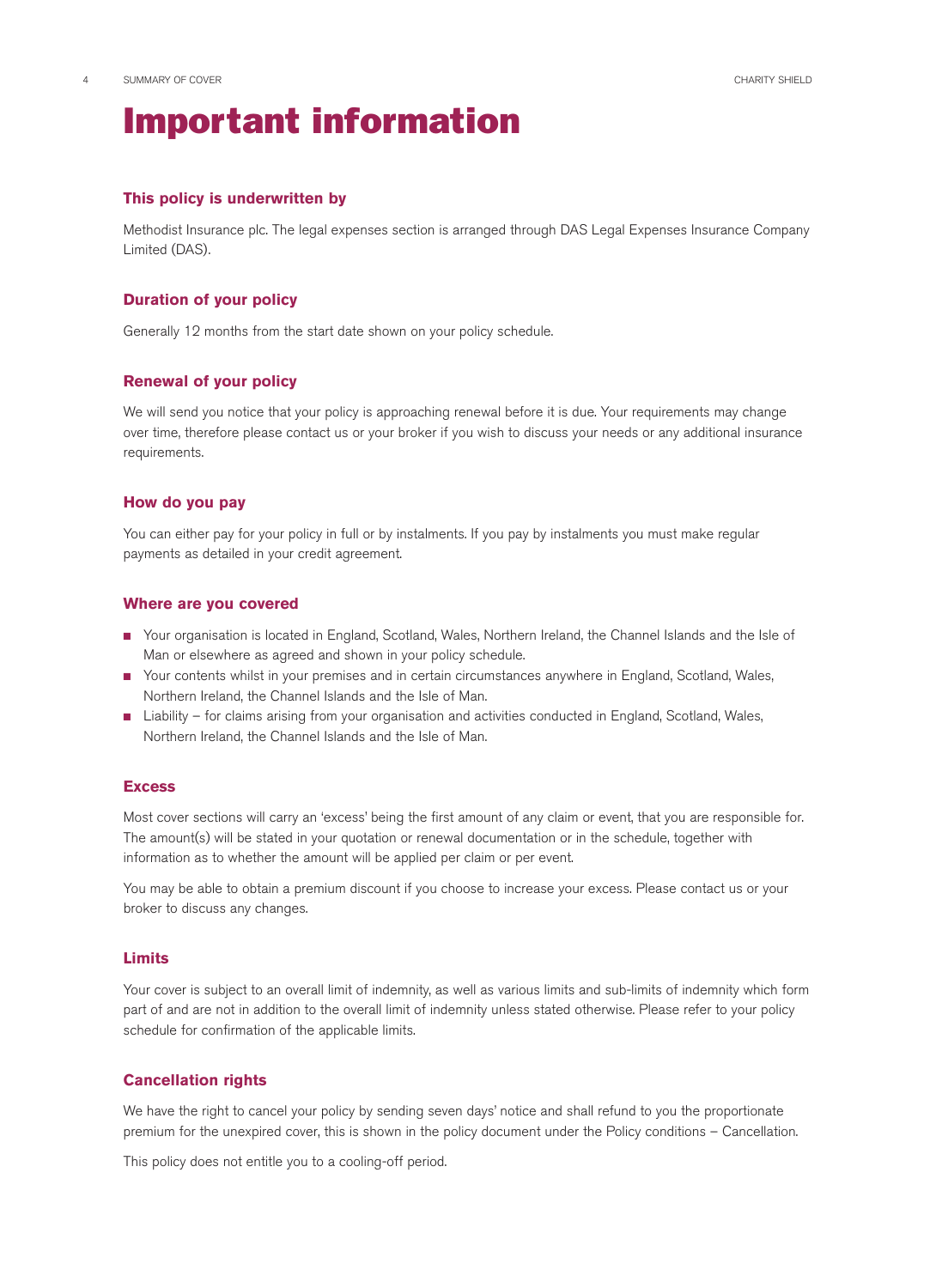### General conditions

The following general conditions apply to the policy (please refer to the individual sections of cover regarding significant or unusual exclusions/limitations that apply to each section):

- You must advise as soon as is reasonably possible of any alteration of risk which increases the risk of damage, accident or liability including major structural alterations or repairs (where the contract value exceeds  $£100,000$  at the premises and the use of the premises.
- For damage at or to the premises caused by theft or attempted theft it is a condition that all locks, bolts and other protective devices fitted to the premises must be put into full use whenever the premises closed for business and are not attended by you or an authorised person.
- Where any premises is protected by an automatic fire alarm installation, there are a number of conditions that apply including you maintaining the installation in full and efficient working order at all times, carrying out the testing and maintenance requirements, notifying us of any disconnection, failure or reduced level of response.
- Where any premises is protected by an intruder alarm system you will ensure it is installed in accordance with the specification and advise us of any proposed changes, maintain the system in full and efficient working order at all times and service under a maintenance contract including appropriate testing, and immediately advise us of any notice from the police or a security organisation that signals may be or will be disregarded.
- When an incident occurs you must tell us as soon as you become aware. You must also not make or allow to be made on your behalf any admission, offer, promise, payment or indemnity without our written consent.

Please refer to the General conditions, Protection conditions and Claims conditions sections of the policy for full details of these conditions and other policy conditions that apply.

### General exclusions

The following General exclusions apply to the policy (please refer to the individual sections of cover regarding significant or unusual exclusions/limitations that apply to each section).

- Infectious and communicable diseases.
- Date related performance and functionality.
- Cyber-related incidents.
- Nuclear, radioactive and chemical events.
- War risks.

Please refer to General exclusions within the policy document and your schedule for full details.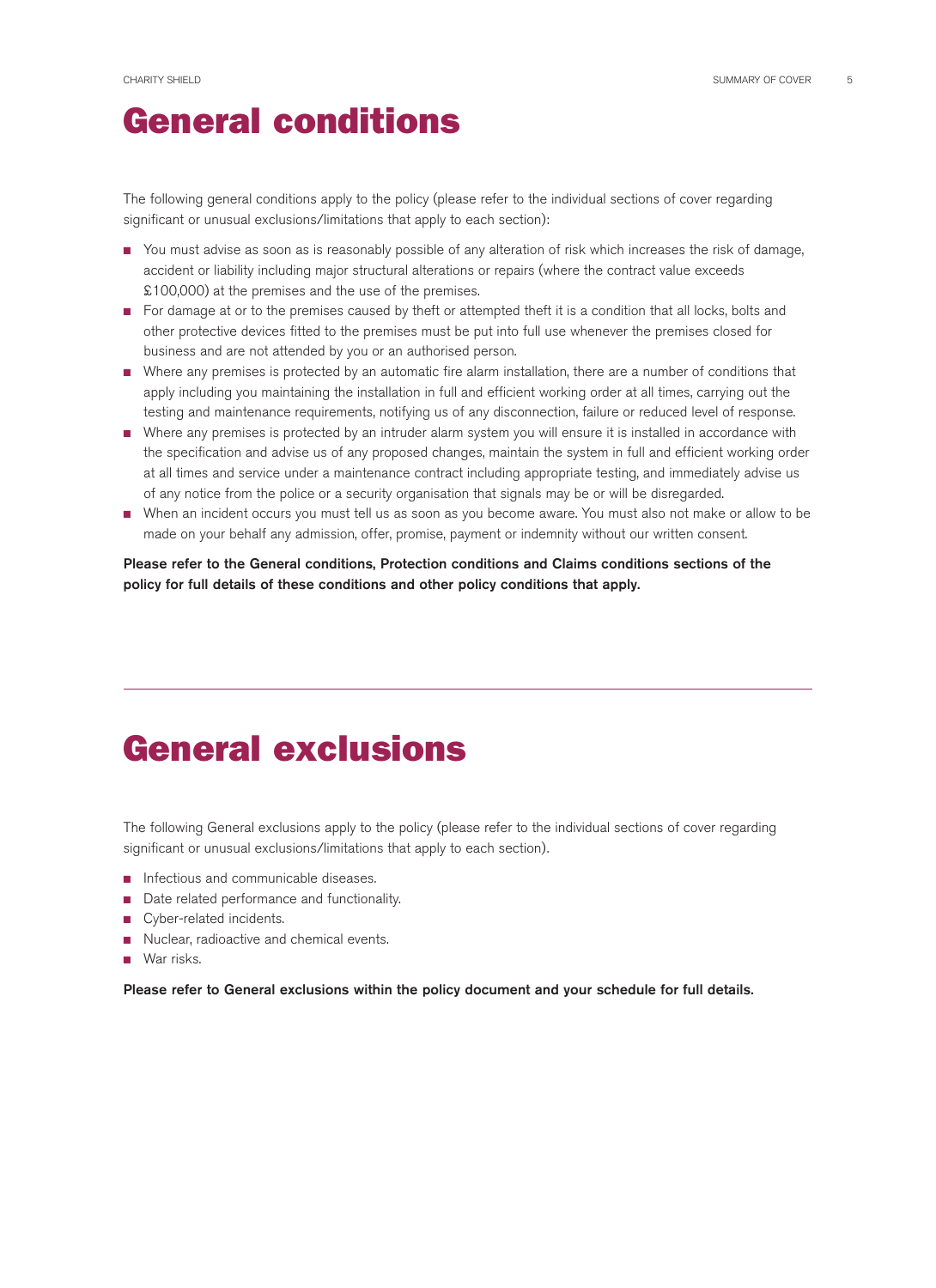## Property damage

#### **What is covered**

This section provides cover for buildings, contents, stock and personal belongings against damage caused by the following events:

- Fire, lightning and explosion Flood
- 
- 
- Malicious persons Falling trees
- 
- Subterranean fire Escape of oil
- Storm
- 
- Aircraft  **Escape of water**
- Riot Impact
	-
- Earthquake Falling aerials
	-

You also have the option to include cover for the following optional events:

- Sprinkler leakage
- Accidental damage
- Subsidence
- Theft or attempted theft
- Glass and sanitary fixtures

#### **How much you will be insured for**

The buildings and any other items insured, such as contents, will be covered up to the sums insured provided by you.

Personal possessions of directors, trustees, employees and volunteers will be covered up to £500 per person.

#### **How we settle claims**

Unless we have agreed otherwise, and where the sum insured allows, we will settle claims as follows:

For damage to the building we will rebuild, repair or reinstate the property to a condition equivalent or substantially the same as its condition when new.

For claims in respect of contents (excluding stock and personal belongings) we will pay for repairs if these can be carried out economically, otherwise we will pay for replacement as new in most circumstances.

For claims in respect of personal belongings and stock we will pay for the replacement cost less an allowance for wear and tear.

#### **Key extensions**

This section is extended to include (for the standard limit specified or otherwise the Property damage sum insured):

- Raffle prizes and donated goods £2,500 any one item, £5,000 any one claim.
- Damage to the buildings by theft where theft is insured it extends to include, unless scaffolding is in place at the premises or the building is unoccupied:
	- Repairs following theft or attempted theft of fabric of the building provided the building is insured £5,000 any one period of insurance.
	- Repairs following theft or attempted theft of external metal provided the building is insured £5,000 any one period of insurance.
	- Damage caused by theft of contents provided the contents are insured.
	- Damage to building and contents caused as a result of the entry of rainwater following theft or attempted theft of fabric of the building including external metal -  $$5,000$  in any one period of insurance.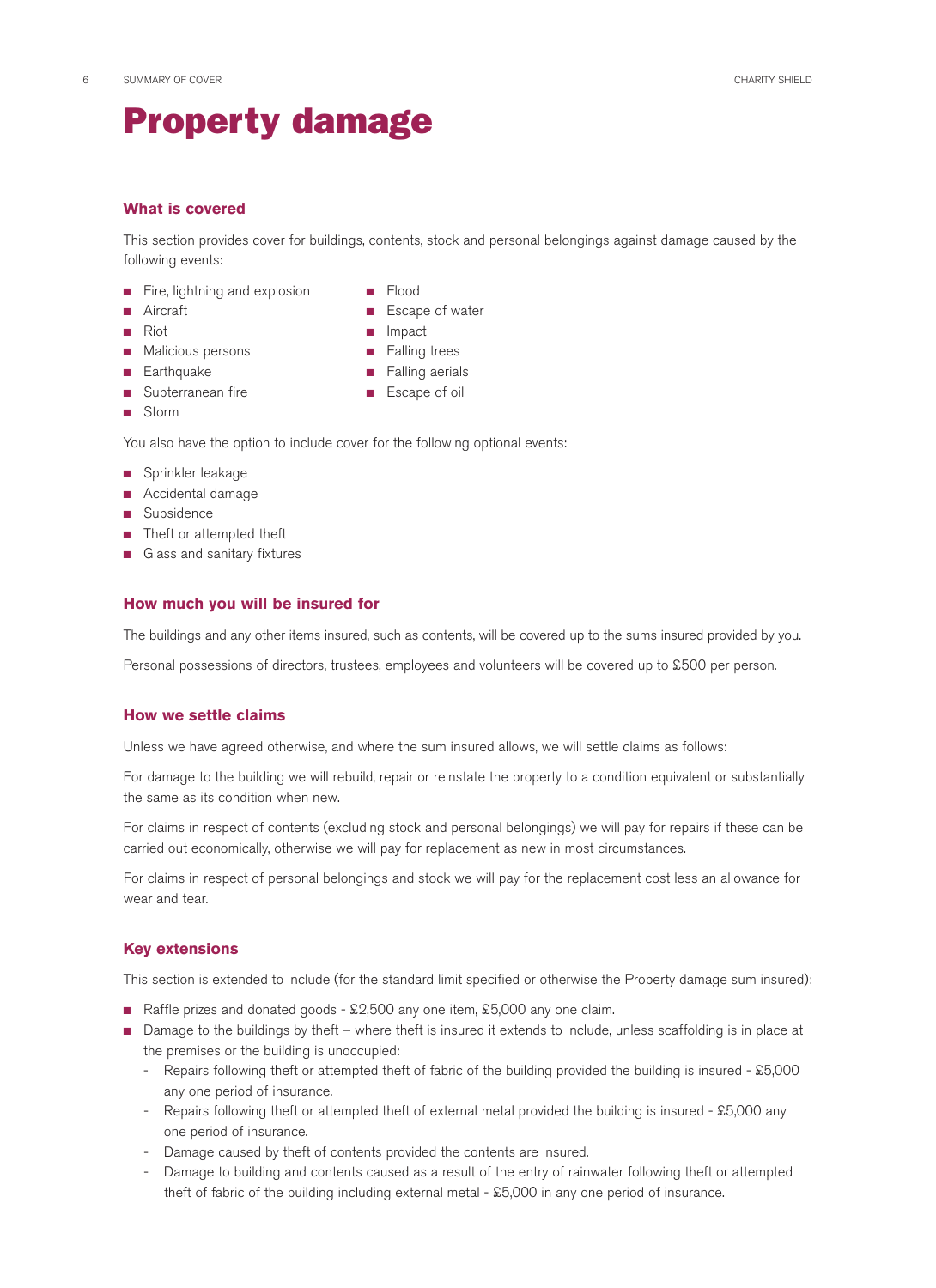- The cost of gaining access to your premises and/or replacing locks and keys including safe locks if keys are stolen or lost - £5,000 any one period of insurance.
- Contract works extension to provide you with cover for your insurance obligations £100,000 any one project for the works and site materials..
- Additional stock for any exhibition, festival or fundraising event £10,000 in any one period of insurance.
- Alterations and additions to the property and newly acquired property. Subject to you providing details as soon as practical to effect specific insurance – 10% of the total sum insured or  $\text{\pounds}250,000$  in respect of both buildings and contents whichever is the less.
- **■** Property bequeathed to you (a) for buildings, 10% of the building sum insured or £250,000 whichever is the less, (b) for all other property, £50,000 any one bequest and £5,000 single article limit.

#### **What is not covered**

#### Please refer to Section 1 Property damage and General definitions within the policy document for full details.

- Corrosion, rust, wet or dry rot.
- Wear and tear.
- In respect of our buildings definition, the following are excluded: bridges, land piers, jetties, excavations and culverts.
- Any value attached to an item of contents by reason of its antique or artistic value.

#### **Are there any limitations**

#### Please refer to Section 1 Property damage and General definitions within the policy document for full details.

- The following limits apply to contents:
	- Computer system records  $-5%$  of the contents sum insured any one claim.
	- Prints, paintings, drawings, rare books, pieces of tapestry, sculptures or other works of art £5,000 any one item.
	- Contents not owned by you, but held in trust by you, whilst at the premises  $-$  £1,000 any one item.
- If a building becomes unoccupied cover will reduce to fire, lightning and explosion, aircraft, earthquake, subterranean fire, impact, falling trees, falling aerials and subsidence.

#### **What are your obligations**

You must tell us as soon as reasonably possible if:

- The use of the building ceases and the building becomes vacant for a period exceeding 30 consecutive days.
- There is a change to your business activities.
- You are planning building works where the contract value is in excess of £100,000 and/or if the works involve the use of external scaffolding.

#### **Things for you to think about**

If any of the following apply please contact us or your broker:

- Should you have concerns that your sums insured are insufficient to meet your needs.
- You may wish to consider the 'Day One' method of inflation protection for your buildings, which provides you with a specified percentage uplift of the sums insured and is the most common method of insuring property.
- If you have requirements outside of the standard policy cover or the standard basis of settlement.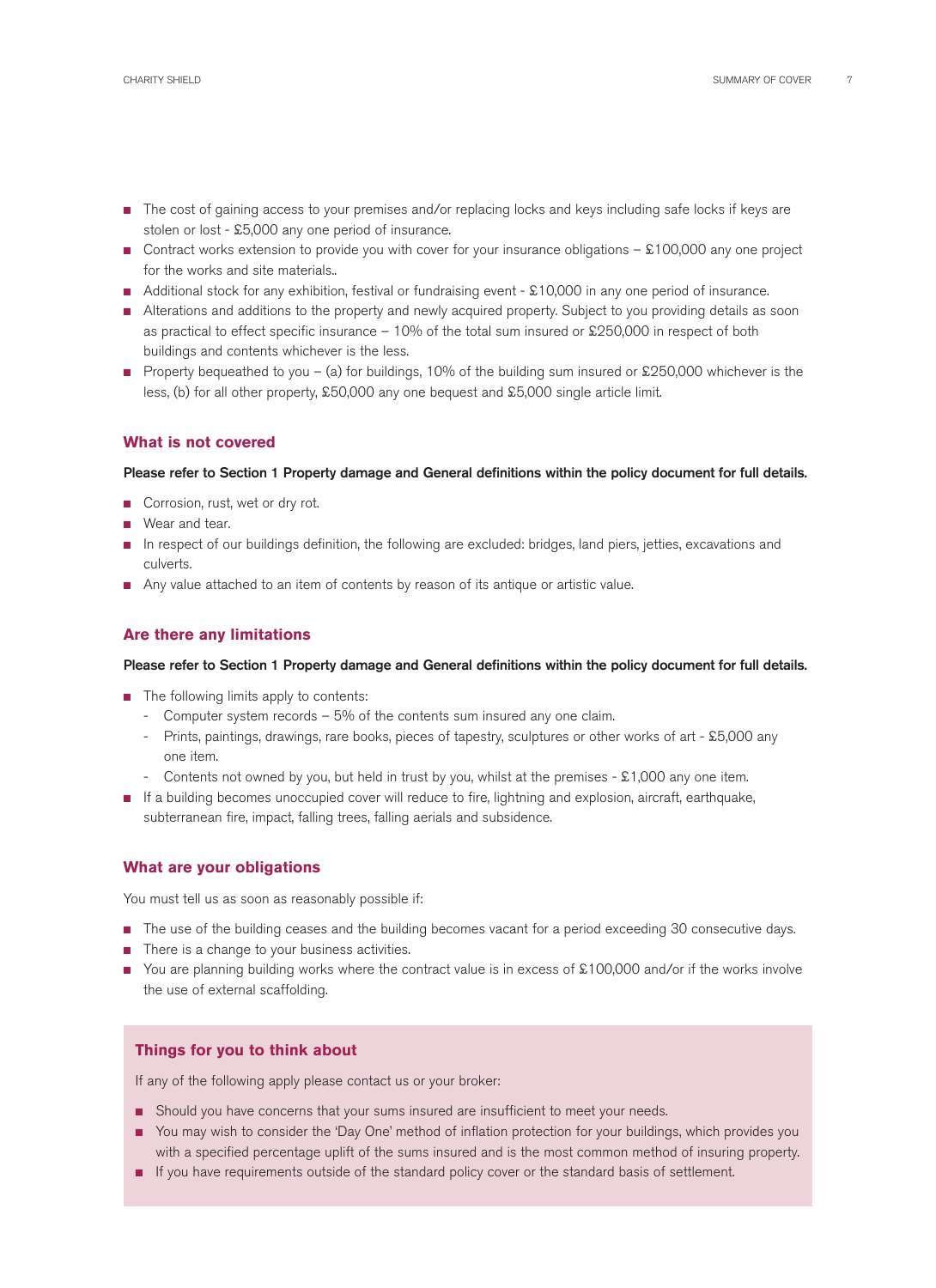### Property damage plus

#### **What is covered**

Cover A Extended cover – this provides cover for your contents, away from the premises whilst anywhere in UK, Europe or worldwide up to the sum insured chosen by you.

Cover B Deterioration of stock - this provides cover for the contents of your chill or deep freeze units following failure of the units, failure of the electricity or gas supply or contamination by refrigerant or refrigerant fumes.

#### **How much you will be insured for**

The contents will be covered up to the sums insured provided by you.

#### **How we settle claims**

Unless we have agreed otherwise and where the sum insured allows, we will settle claims as follows:

For claims under Cover A we will pay for repairs if these can be carried out economically otherwise we will pay for replacement as new in most circumstances.

For claims under Cover B we will pay you the value of the items lost.

#### **What is not covered**

#### Please refer to Section 2 Property damage plus within the policy document for full details.

#### **Cover A**

- Wear and tear or any gradually operating causes.
- Damage by theft to property left in an unattended vehicle unless the property is hidden from view and all windows, sunroofs, boots and doors are securely closed and locked and there are visible signs of forcible or violent entry to the vehicle.

#### **Cover B**

- Damage caused by your failure to pay for the electricity or gas supply or deliberate withholding or restricting of supplies.
- Failure of any unit which is over 15 years old unless the refrigeration unit is the subject of a current manufacturers guarantee or annual maintenance contract.

#### **Things for you to think about**

If any of the following apply please contact us or your broker

- Should you have concerns that your sums insured are insufficient to meet your needs.
- If you have requirements outside of the standard policy cover.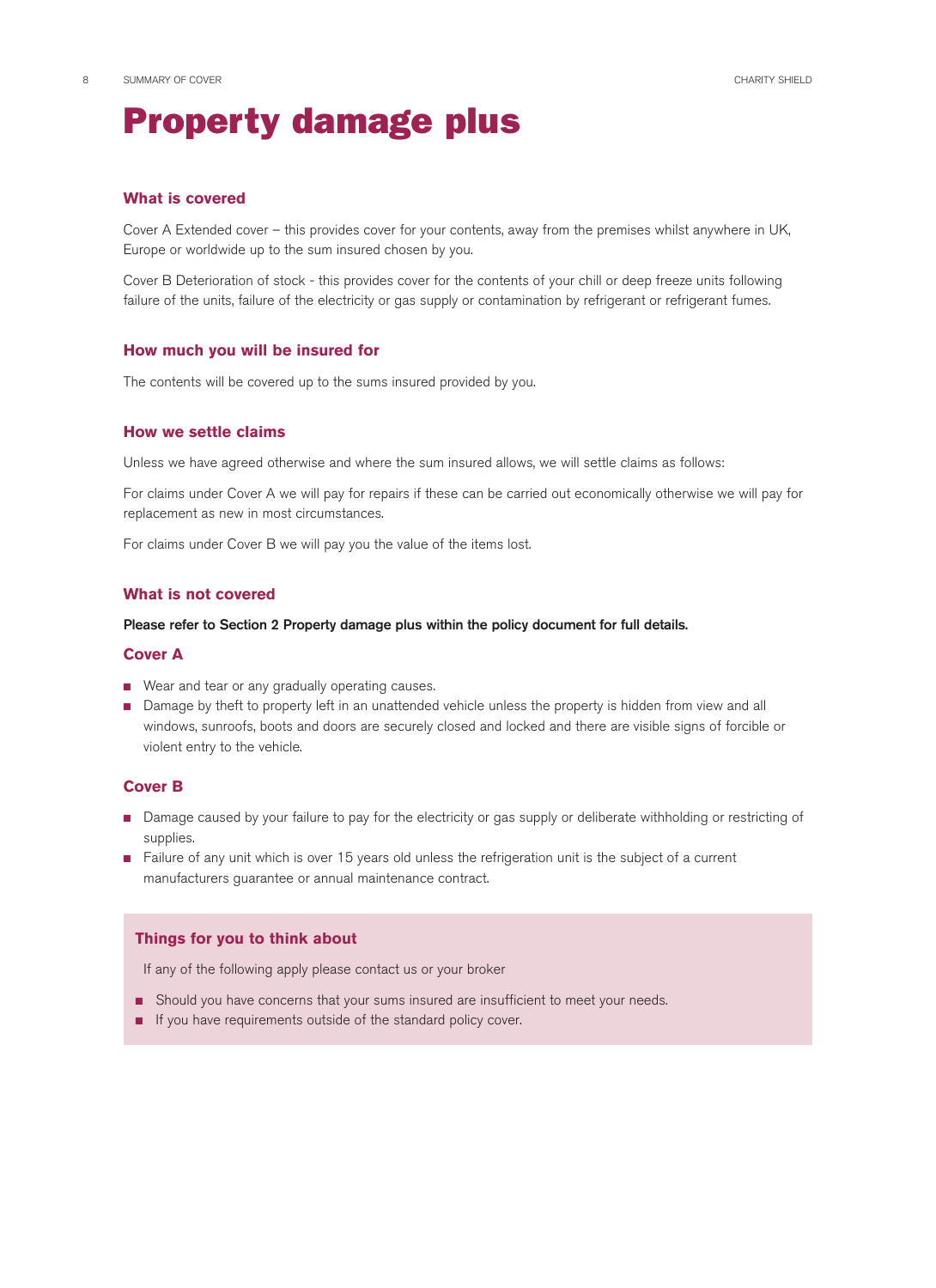## Equipment breakdown

#### **This section is automatically included when property damage cover is in force.**

#### **What is covered**

The repair or replacement of equipment, which suffers mechanical or electrical breakdown. Examples include organs, lifts, central heating, air conditioning, theatre safety curtains, office equipment, computer equipment, audio visual equipment and retail equipment such as credit card payment systems.

#### **How much will you be insured for**

The total amount we will pay shall not exceed £5,000,000 in any one period of insurance. Within this amount the following limits apply.

■ £100,000 in any one period of insurance for computer equipment at the premises.

All accidents that are a result of the same event will be considered as one accident

#### **Key extensions**

The cover provided by this section is extended to cover (for the limit specified or otherwise the limit of indemnity):

- Damage to computer equipment whilst anywhere in the European Union in the custody or control of you, an employee or volunteer - £100,000 any one period of insurance.
- Costs to reinstate data that is lost or damaged following an accident to the computer equipment or costs to avoid interruption of your computer operation  $-$  £25,000 any one period of insurance.
- We will pay for costs following an accident to the equipment insured that results in the business being interrupted or interfered with, subject to the business interruption section of the policy being insured. Our limit shall not exceed the sum insured in any one claim and £30,000 in any one period of insurance.
- Expediting costs' to speed up the repair or replacement, and in making temporary repairs £15,000 any one period of insurance.
- Costs incurred in taking exceptional measures to prevent or reduce a loss £5,000 any one period of insurance.

#### **What is not covered**

#### Please refer to Section 3 Equipment breakdown and General exclusions within the policy document for full details.

- Any equipment manufactured by you for sale.
- Any loss or damage caused by a cyber related incident.
- Gradual deterioration or wear and tear.
- Damage which is covered under a maintenance agreement, warranty or guarantee.

#### **What are your obligations**

■ To maintain a minimum of 2 generations<sup>\*</sup> of verified back-up computer records taken at intervals no less frequently than 48 hours and take all reasonable precautions to store and maintain these records.

\* Generations - This term is used to describe a system of data backup. You are required to make a full copy of every file on the computer or network. Two copies are required every 48 hours. The first copy is made and stored, and then the second copy is made and stored separately. During the next 48 hours, the next copy to be made and stored will replace/overwrite the oldest copy. This process continues, always overwriting the oldest copy. Two backups are always stored before the oldest is overwritten.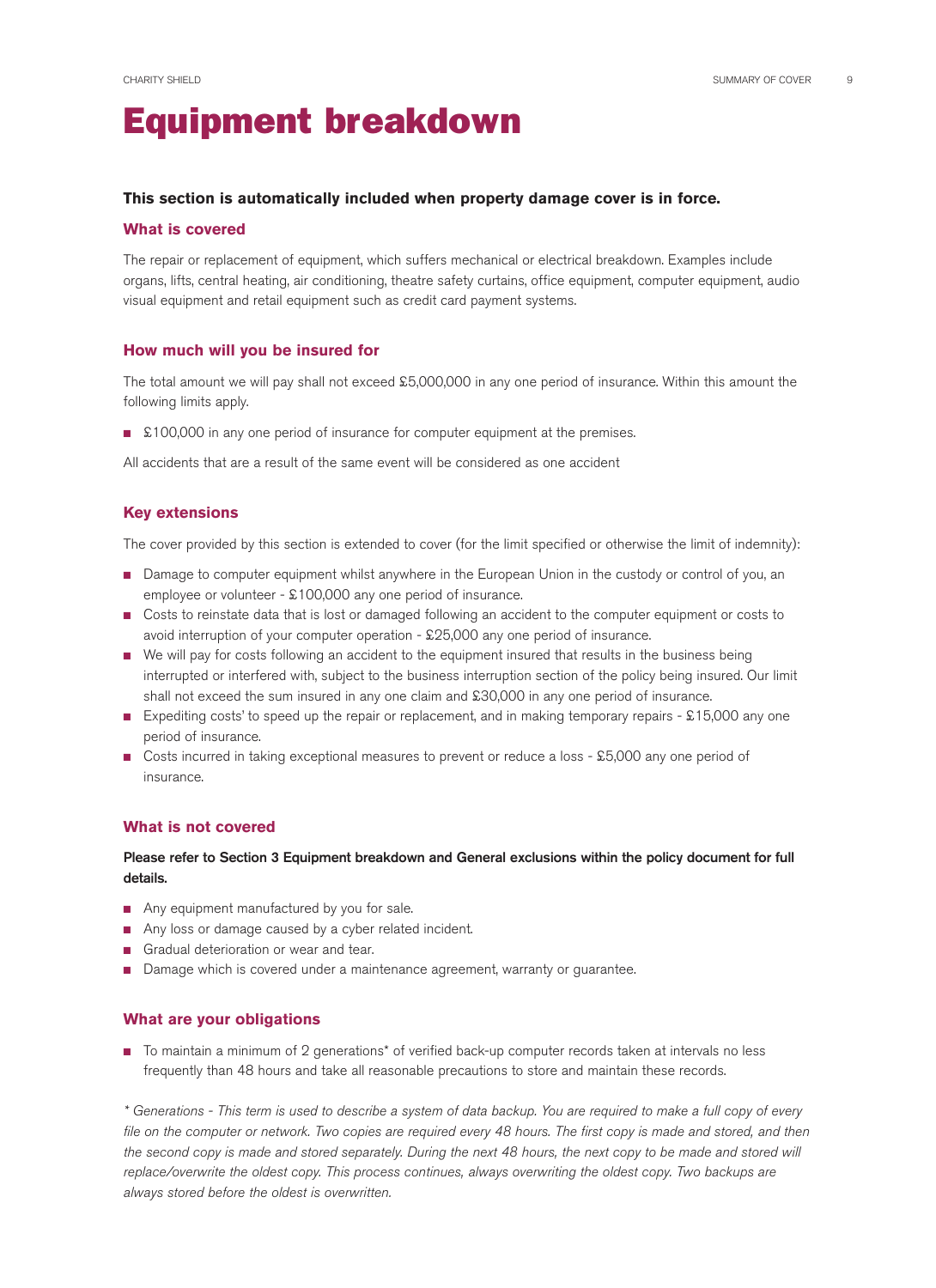### Business interruption

#### **What is covered**

This section covers you for loss of your income or extra expenses in running the business following damage insured under the Property damage section.

Cover is provided for a specified period known as the indemnity period – this is the length of time, starting with the date the loss occurred over which we will pay for (up to the sum insured) as a result of loss or damage to your property.

#### **How much will you be insured for**

You will be covered up to the sum insured provided by you.

#### **Key extensions**

The cover provided by this section is extended to cover loss (for the limit specified or otherwise the sum insured) resulting from the interruption of your activities due to:

- Access to your premises being restricted following damage to neighbouring property.
- Access to your premises being restricted for over 4 hours following emergency action taken by the government, police or Local Authority including bomb scares - £10,000 any one period of insurance.
- Accidental failure of the supply to your premises of electricity, gas, water or telecommunications £10,000 any one incident.
- Prevent or restriction of access to your premises following murder, food poisoning, defective sanitation and vermin - 25% of the sum insured maximum £250,000
- Damage at premises, other than your own where you are holding or participating in an event £10,000 any one incident.
- Archaeological Digs the additional amount of loss following increased interference or interruption due to an archaeological exercise which follows discoveries made - 10% of the sum insured, maximum £100,000.

#### **What is not covered**

#### Please refer to Section 4 Business interruption within the policy document for full details.

■ Loss following damage where property damage covering your interest in the property at the premises is not in force.

#### **What are your obligations**

■ Where you choose to insure on a declaration basis you must supply us at each renewal with the estimated revenue estimated or rent receivable for the financial year.

#### **Things for you to think about**

If any of the following apply, please contact us or your broker to review:

- You have concerns that your sums insured are insufficient to meet your needs.
- You need guidance in calculating the length of time (indemnity period) to get your activities back to normal this is critical to ensure the cover meets your needs.
- You have requirements outside of the standard policy extensions.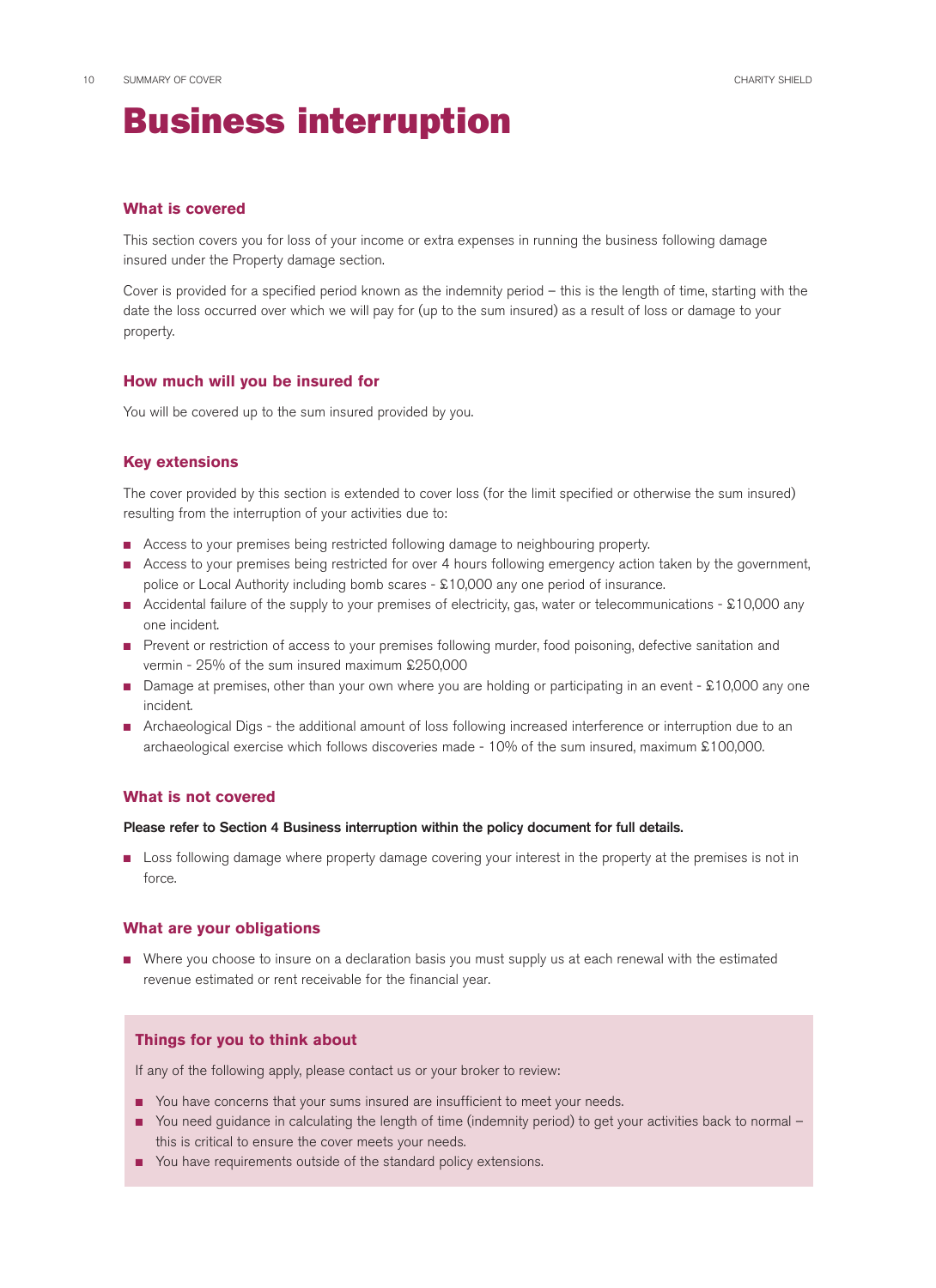

#### **Employers' liability**

#### **What is covered**

Employers' liability cover provides an indemnity to you for your legal liability to pay damages to your employees and volunteers following injury in the workplace during the period of insurance, as described in your policy schedule.

The standard policy limit is £10,000,000 (£5,000,000 if injury to employees or volunteers is terrorism related) including costs and expenses, any one event.

#### **What is not covered**

#### Please refer to Section 5 Liabilities within the policy document for full details.

■ Injury arising from or caused by a motor vehicle in circumstances where compulsory insurance is required by any road traffic legislation.

#### **Public and products liability**

#### **What is covered**

Public and products liability cover provides an indemnity to you for your legal liability to pay damages to third parties (not employees) for injury or damage to their property which occurs during the period of insurance and in connection with your business, as described in your policy schedule.

The standard policy limit is £5,000,000, higher limits are available. Other than for claims brought in the legal jurisdiction of the United States of America or Canada we will pay costs and expenses in addition to this limit.

For claims arising from your activities the standard limit applies to any one event. For products you supply, or for claims arising from pollution or contamination, the standard limit applies to any one period of insurance.

#### **Key extensions**

The cover provided by this section is extended to cover (for the limit specified or otherwise the limit of indemnity):

- Legal liability arising from the use by your employee of a motor vehicle that does not belong to you or provided by you, on your organisations business if cover is not provided elsewhere.
- Defence costs and prosecution costs awarded against you resulting from any breach or alleged breach of the data protection legislation –  $$100,000$  any one claim and in any one period of insurance.
- Personal legal liability of your trustees, officers, directors or members of the management committee for errors or omissions they make in the management and administration of your organisation -  $$100,00$  in the period of insurance (£50,000 in respect of claims made against the insured or trustees for lost or damaged documents).
- Legal liability arising from a claim made against you for libel or slander if the claim is made against you during the period of insurance –  $$250,000$  any one period of insurance inclusive of all costs.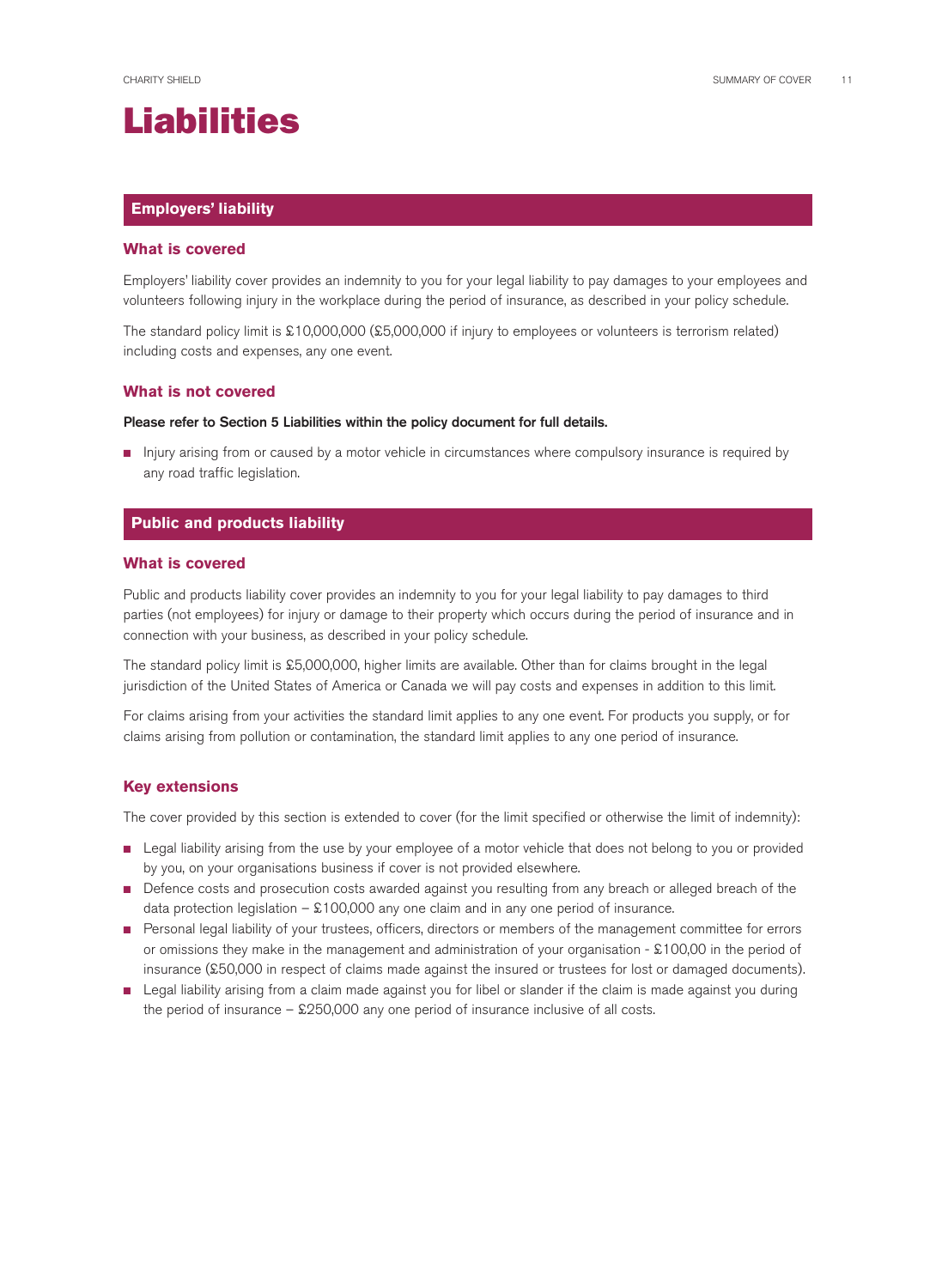#### **What is not covered**

#### Please refer to Section 5 Liabilities within the policy document for full details.

- Error or omission from any professional services.
- Any craft designed to travel through water, air or space except for non- mechanically propelled waterborne craft of less than 9 metres in length whilst operated on inland waterways or within 3 miles of the coast.
- Any liability arising from advice, design or specification whether given for a fee or not.
- Liability arising from pollution or contamination unless cause is by a sudden, identifiable, unintended and unexpected incident.

#### **Liabilities section**

#### **Key extensions**

Compensation if we request witnesses in connection with a claim under this section to attend court. Amount per day per person:

- directors, trustees or partners £500
- employees £250

#### **What are your obligations**

Most organisations undertake a diverse range of activities and fundraising events which this policy will provide cover for.

However, you must tell us if you are planning:

- Large events where attendance is likely to exceed 1,000 people.
- Hazardous or unusual events or activities.
- Significant overseas work or activities.
- Any change to your usual business activities that you have declared to us.

#### **Things for you to think about**

If any of the following apply, please contact us or your broker to review:

■ If the limits are insufficient to meet your needs.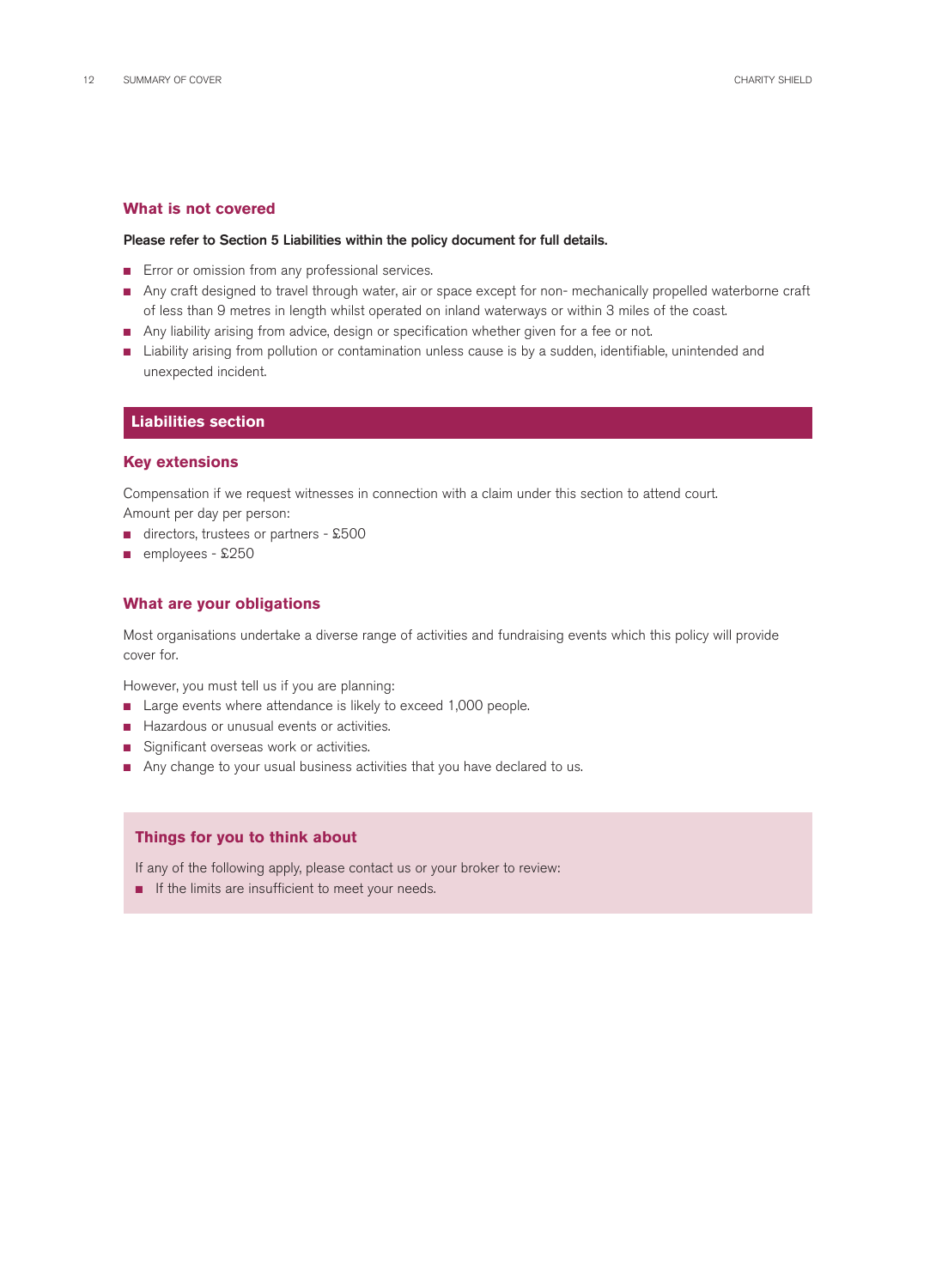## Charity trustee insurance

#### **What is covered**

Covers the trustees and the organisation for wrongful acts by trustees, officers, directors, shadow director, members of the management committee or employees from errors or omissions they make in the management and administration of the organisation.

#### **How much will you be insured for**

You will be insured up to the limit of indemnity chosen by you but the following inner limits apply:

- Environmental defence costs £250,000 any one period of insurance.
- Loss of documents £100,000 any one period of insurance.

Cover is arranged on a 'claims made' basis which means it covers claims made against you and notified to us during the period of insurance.

#### **Key extensions**

- In the event of us cancelling this section of the policy (excluding cancellation for non-payment) and you do not arrange cover by a similar policy, an extension in this section of cover can be provided for 30 days or 12 months at an additional charge.
- Continuation of cover for 72 months from the date the cover is cancelled in respect of any retired trustee or employee.
- Wrongful act committed by a trustee whilst acting as a trustee of another not-for-profit entity.

#### **What is not covered**

#### Please refer to Section 6 Charity trustee insurance within the policy document for full details.

- Claims or circumstances which may give rise to a claim known to you at the start of the cover.
- Administration of any pension or retirement fund or scheme.
- **Employment disputes.**

#### **What are your obligations**

■ Notify us of any claims or situation you become aware of as soon as possible and always within one month of you becoming aware of it.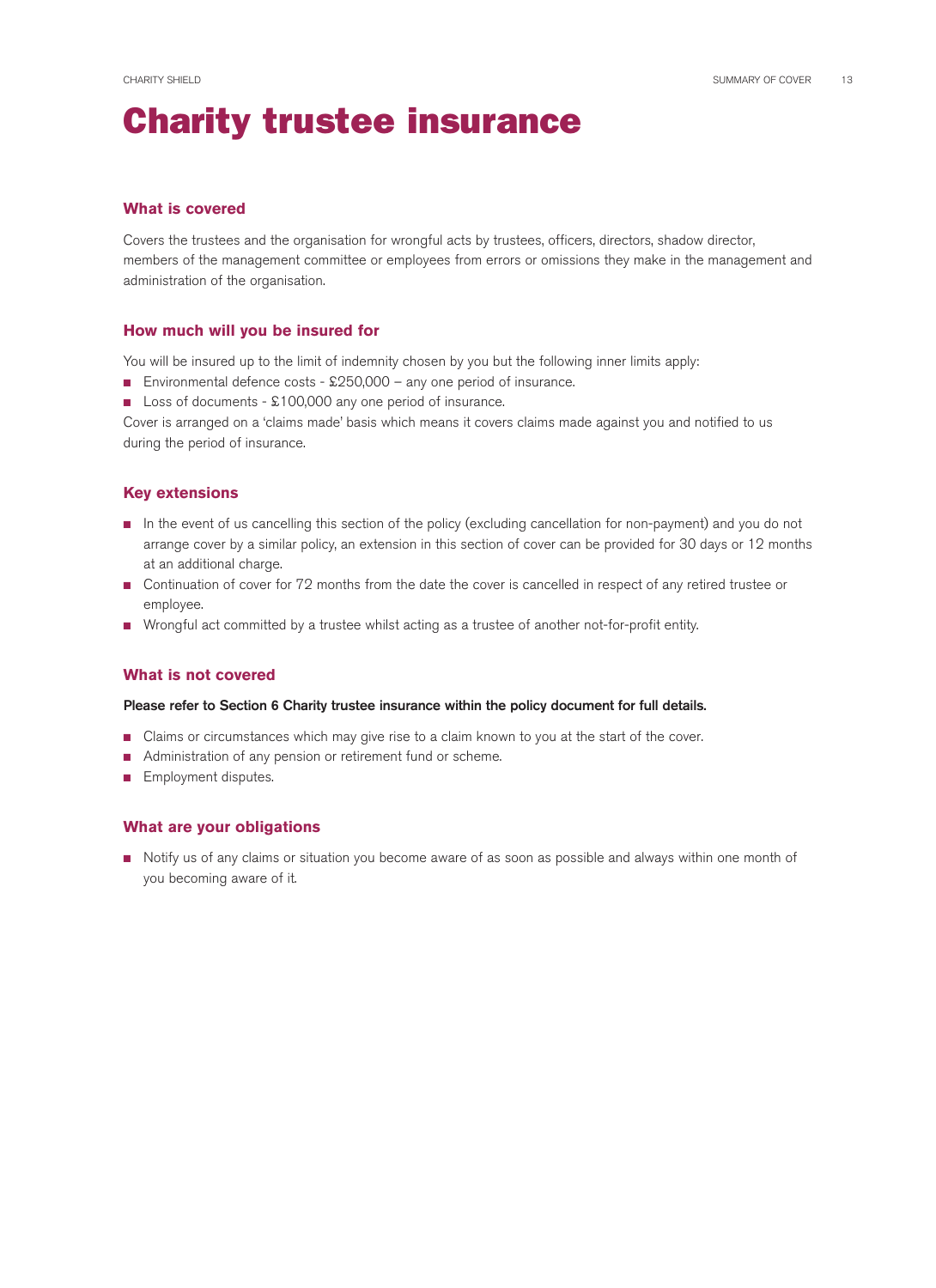### Legal expenses

Note: to ensure an expert service the cover under this section has been arranged through DAS Legal Expenses Insurance Company Limited (DAS). We are responsible for paying any claims under this section but DAS manage all claim matters and correspondence on our behalf.

#### **What is covered**

Legal expenses cover for a range of legal issues that may arise up to  $$250,000$  for legal costs and expenses including solicitors' and barristers' fees, court costs, expenses for expert witnesses, attendance expenses, accountants' fees and employment compensation awards (the compensation award is further limited to £1,000,000 limit in total for all such awards in any one period of insurance).

Cover is provided for the following legal issues:

- Employment disputes and compensation awards
- Legal defence
- Statutory licence appeal
- Contract disputes where the amount in dispute is over £250 (including VAT)
- Debt recovery for debts over £250 (including VAT)
- Property protection
- Personal injury
- Tax protection

In civil cases cover is subject to a "reasonable prospects of success" clause. Reasonable prospects is a 51% or greater chance of success, as assessed by a law firm or tax expert chosen by DAS.

#### **What is not covered**

#### Please refer to Section 7 Legal expenses within the policy document for full details.

- Any claims where you are bankrupt or become bankrupt at the start or during a claim.
- In certain circumstances (with DAS' prior agreement) you may be free to appoint your own legal representative, who will be subject to the DAS standard terms of appointment. This includes an hourly rate not exceeding £100 per hour. Any costs that fall outside the standard terms will not be paid by us.
- Problems that do not relate to your business activities.
- Contract Disputes where the dispute exceeds £5,000 (including VAT) the first £500 is not covered.
- Any claim reported more than 180 days after the date you should have known about the insured event.
- Any legal action the insured has taken where DAS or the appointed representative have not agreed to or any action that hinders DAS or the appointed representative.

#### **What are your obligations**

■ You must let DAS know about any problems straight away or they may not provide cover if you have tried to deal with matters on your own.

#### **Do not forget**

Commercial legal advice helpline – DAS can provide legal advice on any commercial legal problem affecting the business, under the laws of the United Kingdom of Great Britain and Northern Ireland, any European Union country, the Isle of Man, the Channel Islands, Switzerland and Norway. Please see the 'Helplines' section of your policy wording for contact details.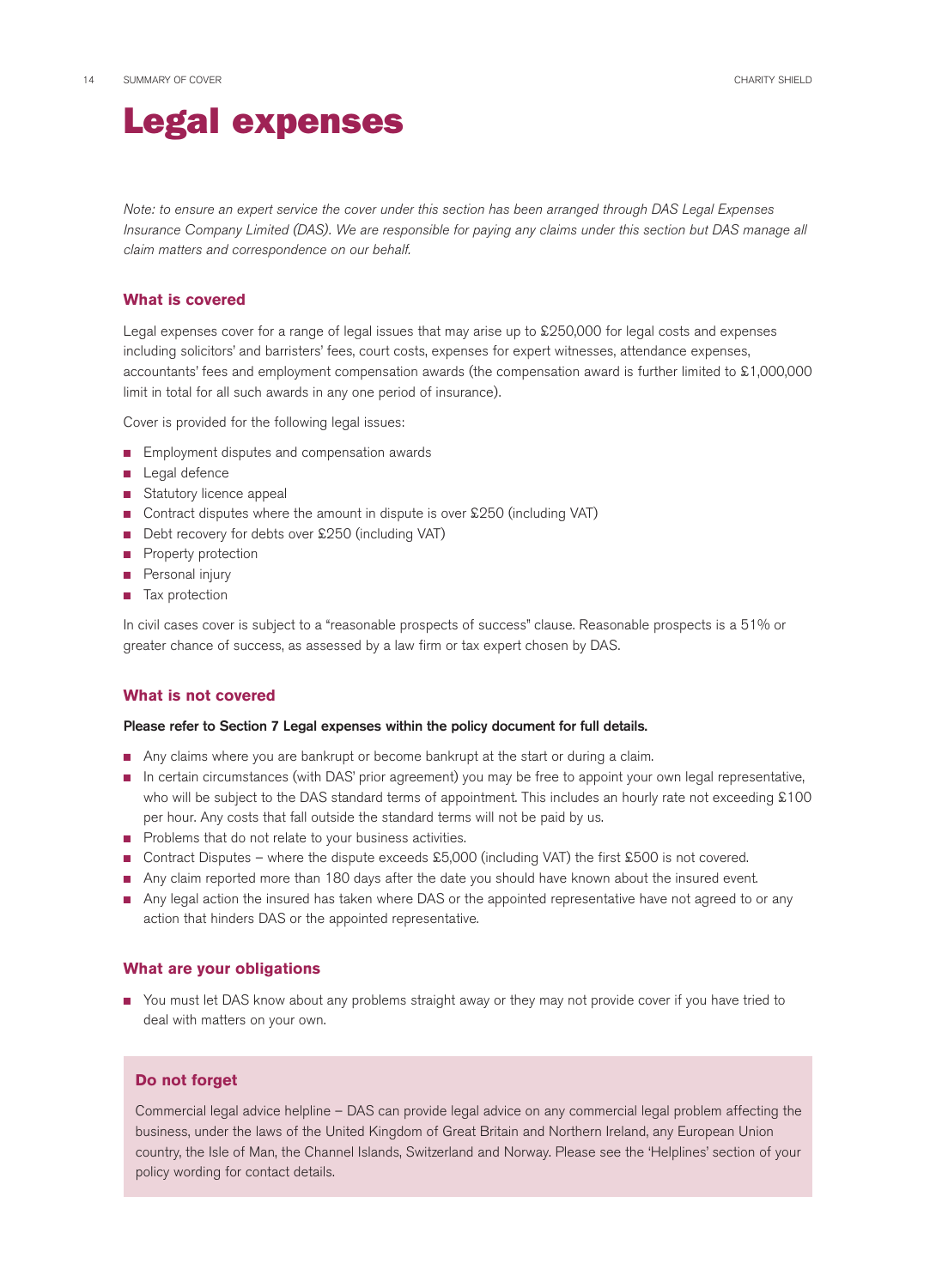### Money with assault extension

#### **What is covered**

This section provides cover for loss of money and has the optional cover for assault as a result of an actual or attempted robbery or hold-up.

Below are the standard limits for loss of money in respect of any one loss.

- Non-negotiable money such as crossed cheques £250,000 any one loss.
- Money on the premises during business hours, in transit £5,000 any one loss.
- Loss of money from a locked specified safe in your building limit will depend on the make and model of the safe.
- Any other loss £500.
- Misappropriation by authorised employees £5,000 any one loss (£2,000 per person).
- Money in an unspecified safe out of business hours £5,000.

#### **Optional cover**

Assault benefits payable if an employee or authorised volunteer, aged 16-80 years, sustains bodily injury following a robbery, hold-up or attempted robbery during their employment – various benefit levels available.

#### **Key extensions**

The cover provided by this section is extended to include:

- Loss to money following the dishonesty of a director, trustee, employee or authorised volunteer £2,000 per person and £5,000 in any one period of insurance.
- Loss following the fraudulent use of a business credit or debit card (excluding use by you, your directors, trustees or partners) –  $$1,000$  per card in any one period of insurance.
- Costs you incur to protect your interests following the fraudulent use of the identity of your business or any of your directors, trustees, partners, employees or authorised volunteers by a third party for the purposes of obtaining credit –  $$1,000$  any one period of insurance.
- Higher limits for periods before or after a fund raising event.
- Where assault is covered, we will pay additional medical expenses and hospitalisation or in-patient treatment following injury to employees.  $$500$  – medical expenses;  $$20$  a day up to  $$200$  if hospitalised or for in-patient treatment.

#### **What is not covered**

#### Please refer to Section 8 Money with assault extension within the policy document for full details.

- Whilst money is in the custody or control of a professional carrier.
- Clerical or accounting errors, depreciation in value, unexplained shortage, dishonoured cheques or the use of counterfeit money.
- Loss from unattended vehicles.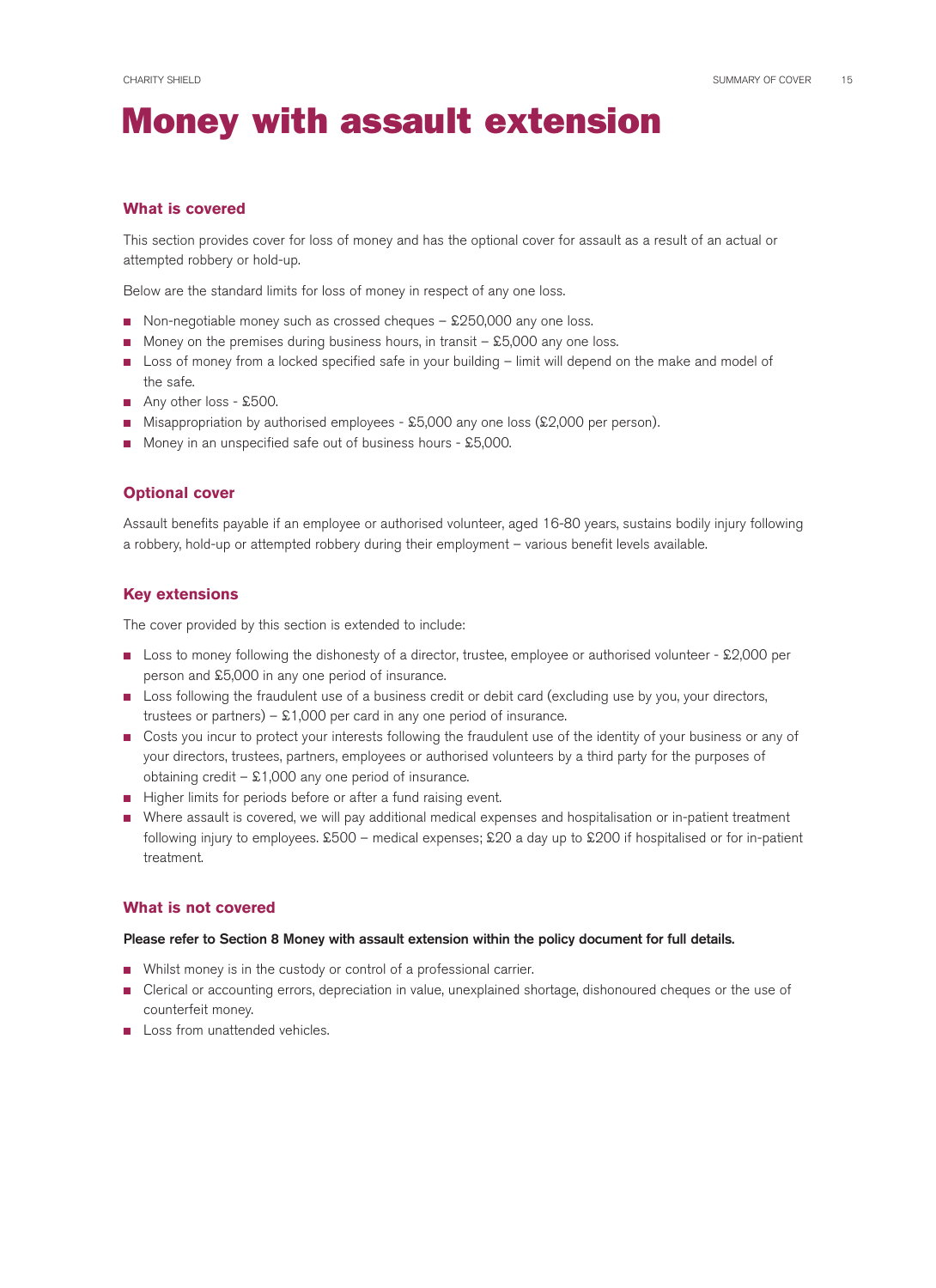#### **What are your obligations**

- All safe/strongroom keys and combination codes/locks must be kept in control of an authorised person.
- Money in transit of £3,000 or above requires multi person escorts or professional security firms dependent on the value involved.

#### **Things for you to think about**

Please contact us or your broker if:

- The limits are insufficient to meet your needs.
- You are unsure if the type of safe you have is suitable for the value that it will store.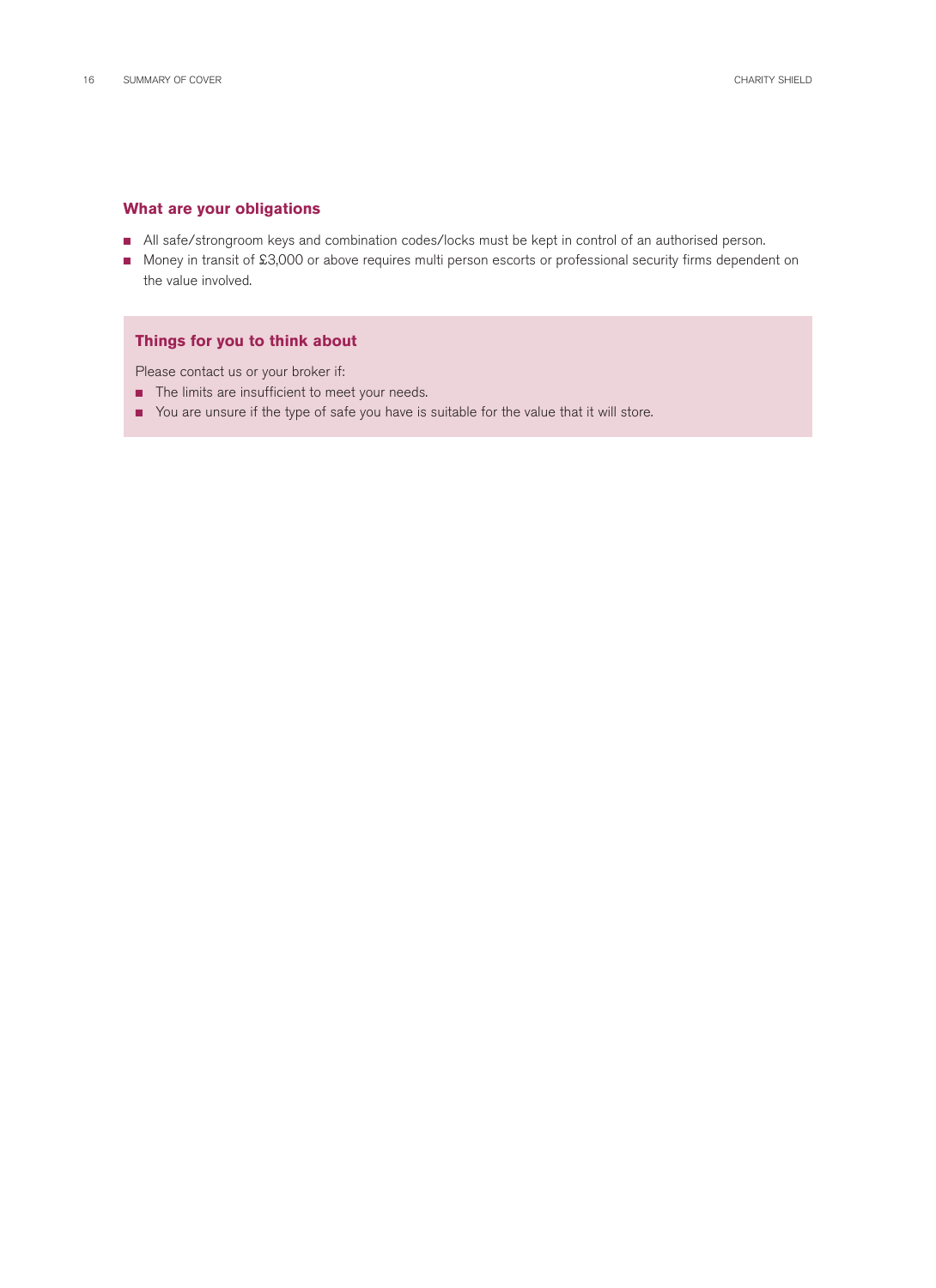

#### **What is covered**

This section covers you for loss of your money or goods (including electronic transfer of your funds) caused by an act of fraud or dishonesty of an employee or volunteer.

#### **How much will you be insured for**

The organisation will be covered up to the limit of indemnity chosen by you. A range of limits are available.

#### **Key extensions**

- Cover for auditors' fees which you incur to substantiate the loss.
- Indemnity to the Trustees of any pension fund or other employee benefit scheme for any loss the Trust incur following an act of theft.

#### **What is not covered**

#### Please refer to Section 9 Fidelity within the policy document for full details.

- Repeated acts of theft by the same official once you have become aware of their dishonesty.
- Any unexplained shortages.

#### **What are your obligations**

- Cover will be subject to you complying with our minimum standards of control in respect of supervision, accounting procedures and checking the security of money or goods. Please review these minimum standards of control to ensure you are comfortable that you are able to comply with them.
- You must obtain satisfactory references to confirm the honesty of all employees who are responsible for money or accounts.
- Upon the termination of service of any employee you take all reasonable precautions to prevent a loss by changing, deleting or invalidating alarm and security codes or passwords the employee had knowledge of or accessto.

#### **Things for you to think about**

- What limit of indemnity is sufficient to meet your needs.
- Can my organisation comply with the minimum standards of control? (please contact us or your broker to obtain a copy of these).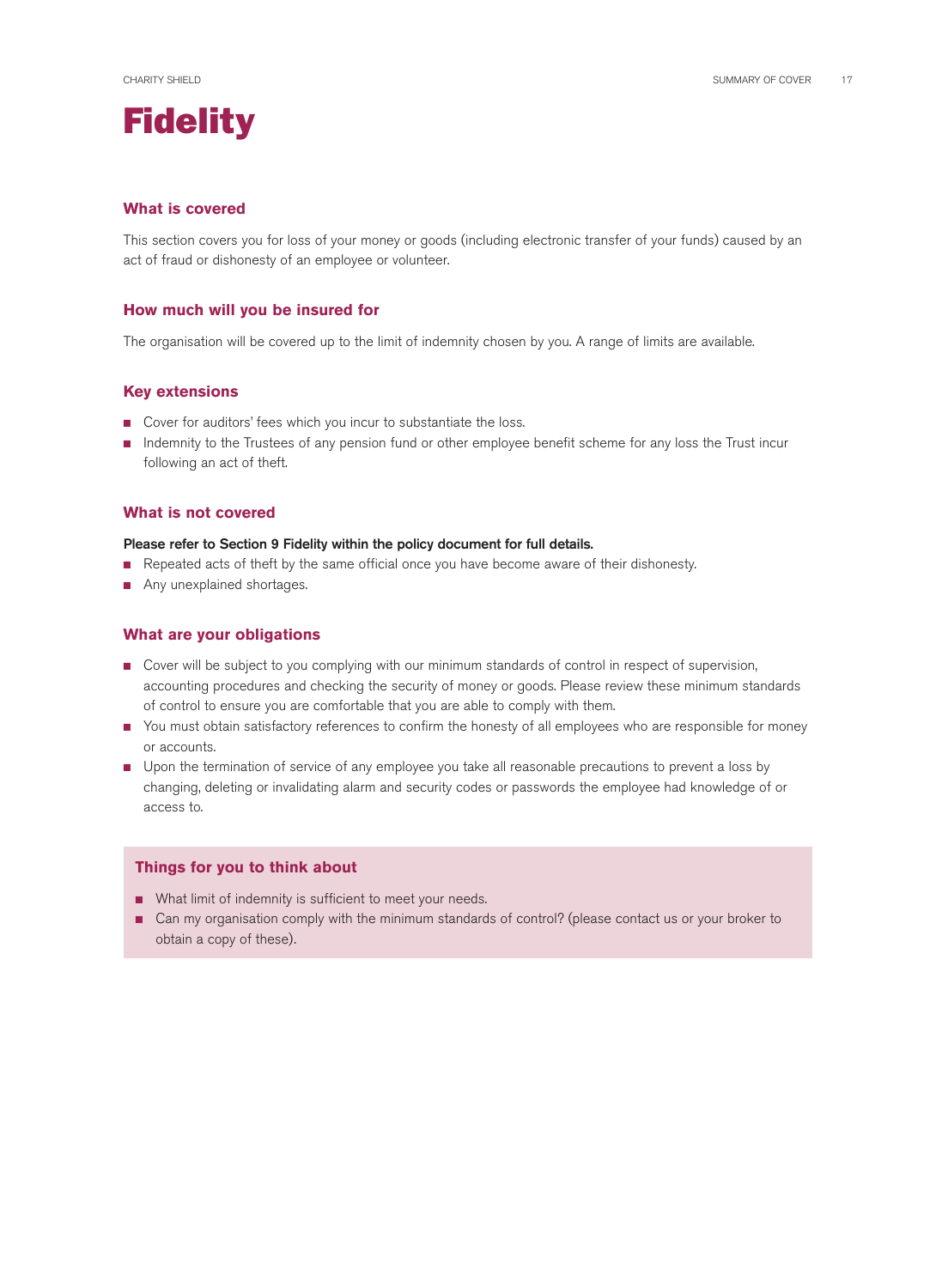### Goods in transit

#### **What is covered**

Damage to your goods whilst in transit by road vehicles operated by you or a haulier or whilst being sent by parcel, post or rail anywhere in England, Scotland, Wales, Northern Ireland, Republic of Ireland, Channel Islands and Isle of Man.

#### **How much will you be insured for**

The organisation will be covered up to the sums insured provided by you which will represent a value for either each package, each vehicle or any one consignment.

#### **Key extensions**

Damage to clothing and the personal effects of drivers employed by you - £500 per person.

#### **What is not covered**

#### Please refer to Section 10 Goods in transit within the policy document for full details.

- Damage caused from inadequate packing.
- Damage to money, manuscripts, precious metals, jewellery, tobacco, wines, audio equipment, explosives and other dangerous goods unless specifically mentioned.
- Gradual deterioration or wear and tear.
- Damage to property in open vehicles by weather or theft or attempted theft.
- Deterioration of refrigerated goods following breakdown or failure of refrigeration equipment.
- Theft or attempted theft committed or assisted by your directors, trustees, employees or volunteers or from an unattended vehicle unless all windows and other points of access are closed and locked, security devices set and the vehicle is in a securely locked building or security park between 9pm to 6am.
- Damage caused by scratching, denting or bruising.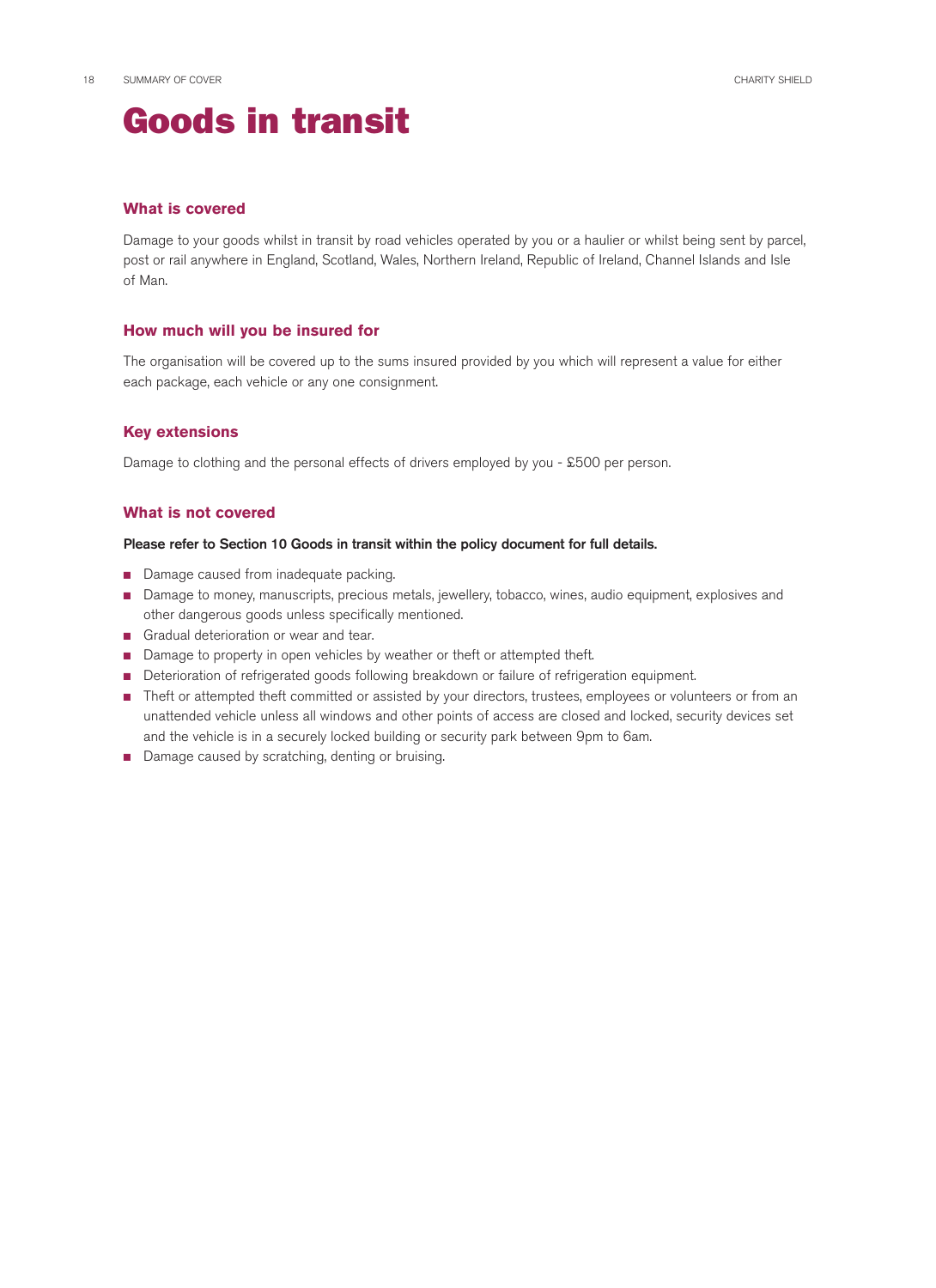### Personal accident

#### **What is covered**

This section provides compensation to the insured in the event of accidental injury causing temporary or permanent disablement or death either:

- Cover A occurring anytime within a 24 hour period; or
- Cover B arising out of and in the course of their employment only.

The benefits as stated in the schedule are only payable in the event of disablement or death to an insured person within defined groups of individuals, such as your employees or volunteers.

#### **How much will you be insured for**

A range of benefits are available. The maximum amount we will pay in respect of all benefits under the policy for all insured persons involved in the same accident shall not exceed  $$2,500,000$ .

#### **Key extensions**

The cover provided by this section is extended to include:

- Additional medical expenses for an accepted claim of an insured person up to £2,500 per person. An additional payment if the injured insured person is admitted for in-patient treatment –  $$20$  a day up to  $$200$ .
- Damage to clothing and personal belongings caused by the insured as an injury up to £500 per person.
- If a person disappears and his/her body is not found within 12 months, subject to there being evidence to conclude accidental bodily injury occurred then the benefit under the death cover will be paid.

#### **What is not covered**

#### Please refer to Section 11 Personal accident within the policy document for full details.

- Any person under the age of 16 years, or aged 80 years or above at the start of the period of insurance.
- Suicide or deliberate self-injury, intoxication, sexually transmitted infections, insanity, pregnancy, childbirth or under the influence of drugs.
- $\blacksquare$  Pre-existing health issues.
- Wilful exposure to needless peril (except in attempt to save human life)
- Taking part in practicing or training for certain hazardous sports or activities e.g. mountaineering, winter sports, flying (except as a fare-paying passenger) hang-gliding or parachuting etc.
- Employees and volunteers are not covered whilst travelling, in connection with the business to a destination to which the Foreign, Commonwealth and Development Office (FCDO) have advised against all or all but essential travel before the trip.

#### **Things for you to think about**

- If the limits are not sufficient to meet your needs please contact us or your broker.
- Ask us or your broker if you are in any doubt about an activity and we will advise you if the personal accident cover is affected.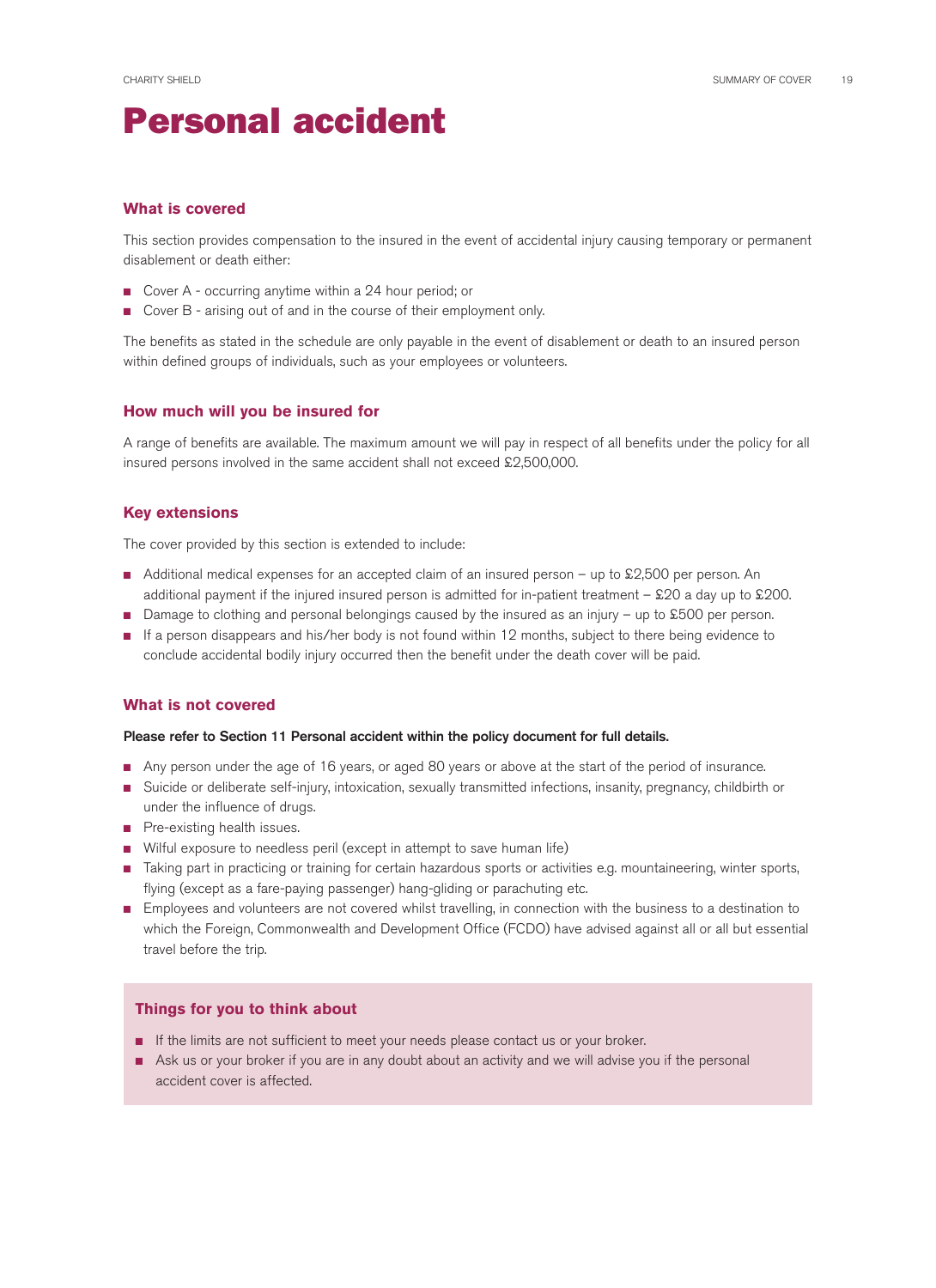

#### **What is covered**

This section provides cover for damage to your property and (should you choose) resultant loss of income insured under other sections of this policy following an Act of Terrorism.

An Act of Terrorism is defined as acts of persons acting on behalf of or in connection with any organisation which carries out activities directed towards the overthrowing or influencing by force or violence of Her Majesty's government in the United Kingdom or any other government de jure or de facto.

Cover applies in England, Wales and Scotland but not the territorial seas adjacent thereto as defined by the Territorial Sea Act 1987

Cover is provided up to the sum insured that you provide us with (see property damage and business interruption sections).

#### **Optional cover – Non-damage Business interruption**

If you decide to include the terrorism section you may choose to cover loss of income as a result of a terrorist event that does not involve physical damage to property. Contact us or your broker for more information.

#### **What is not covered**

#### Please refer to Section 12 Terrorism and General definitions within the policy document for full details.

- Riot, civil commotion or war.
- Computer virus, hacking or phishing.

#### **Things for you to think about**

- Terrorism events are unpredictable and are not confined to major cities. The property damage and business interruption sections do not include cover for terrorism so if you are concerned about this risk, you should consider adding the cover to your policy.
- If you choose to add cover for terrorism you must ensure that all of the property you are responsible for is insured for terrorism regardless of whether or not it is insured by us. Contact us or your broker to discuss this further.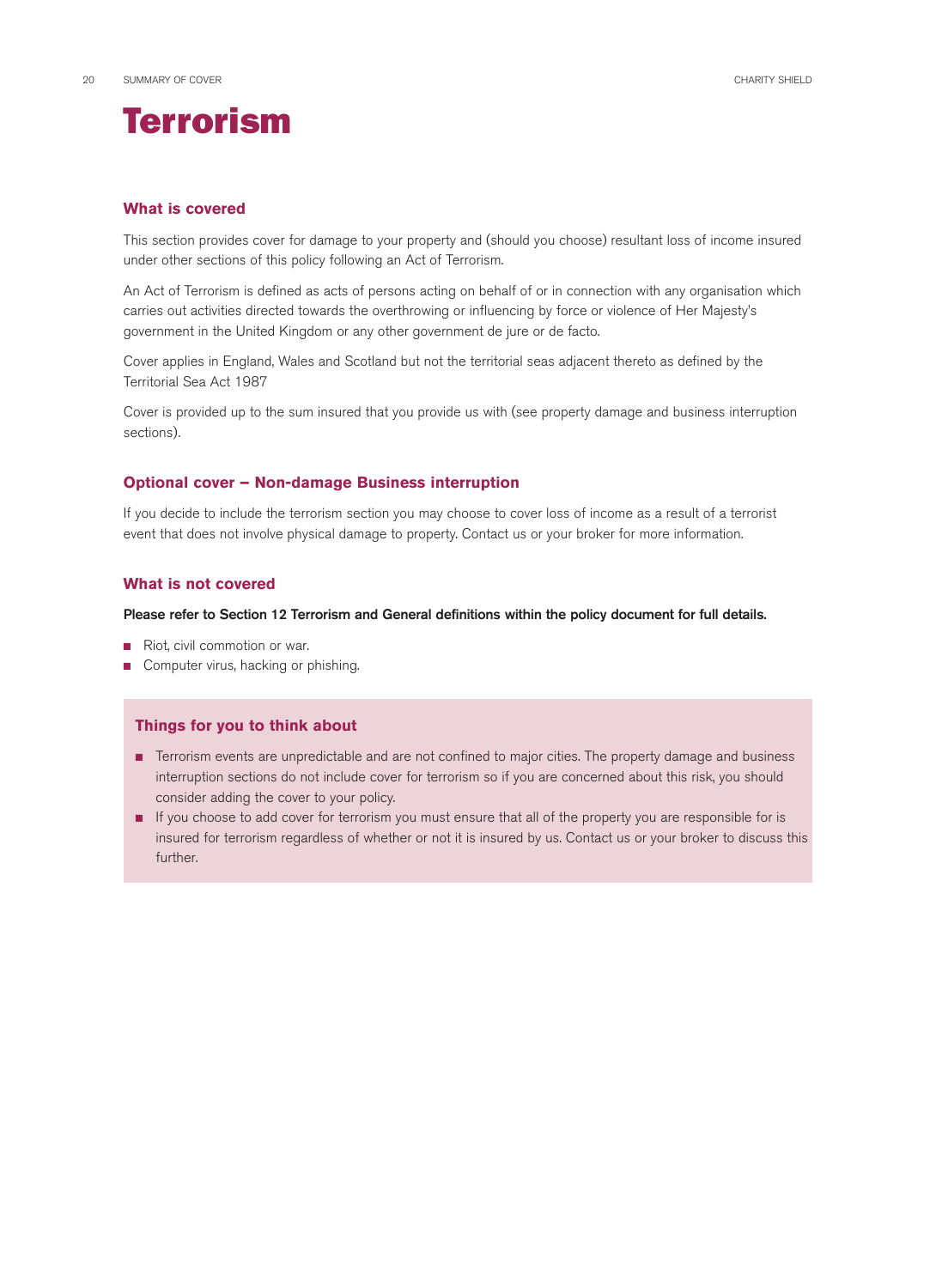

The following cover can be added to the Charity Shield policy at an additional cost.

#### **Professional indemnity**

#### **What is covered**

Damages and legal defence costs made against you arising out of your legal liability in connection with the conduct of your business by you or your employee due to:

- a. A wrongful act
- b. A dishonest or fraudulent act
- c. Unintentional libel and slander
- d. Unintentional breaches of confidentiality
- e. Any other civil liability not specifically excluded.

It also covers the costs in restoring or replacing any documents destroyed, damaged, mislaid or lost as part of an unintentional wrongful act (up to £250,000 any one period of insurance).

#### **How much will you be insured for**

A range of limits of indemnity are available.

Cover is arranged on a 'claims made' basis which means it covers claims made against you and notified to us during the period of insurance.

#### **Key extensions**

The cover provided by this section is extended to include:

- Compensation for court attendance if we request the following categories of people to attend court as a witness in connection with a claim - £500 per day for any trustee, principal, partner, officer, director or member of the management committee; £250 per day for any employee.
- Representation costs at properly constituted hearing tribunals or proceedings £25,000 in any one period of insurance.

#### **What is not covered**

#### Please refer to the Charity Shield Addendum - Professional indemnity for full details.

- The consequence of any circumstances known to you at the commencement of this cover which may give rise to a claim.
- Bodily injury, sickness, disease, emotional distress, mental anguish, mental stress or death of any person unless caused by a wrongful act.
- Bodily injury, sickness, disease, emotional distress, mental anguish, mental stress or death of any person receiving medical advice, diagnosis or treatment.
- Any claim or circumstance connected with a dishonest or fraudulent act or omission of any former or present trustee, principal, partner, director, officer or member of the management committee, consultant or subcontractors.

#### **What are your obligations**

■ You must notify us as soon as practicable, during the period of insurance of any claim or circumstance which may result in a claim.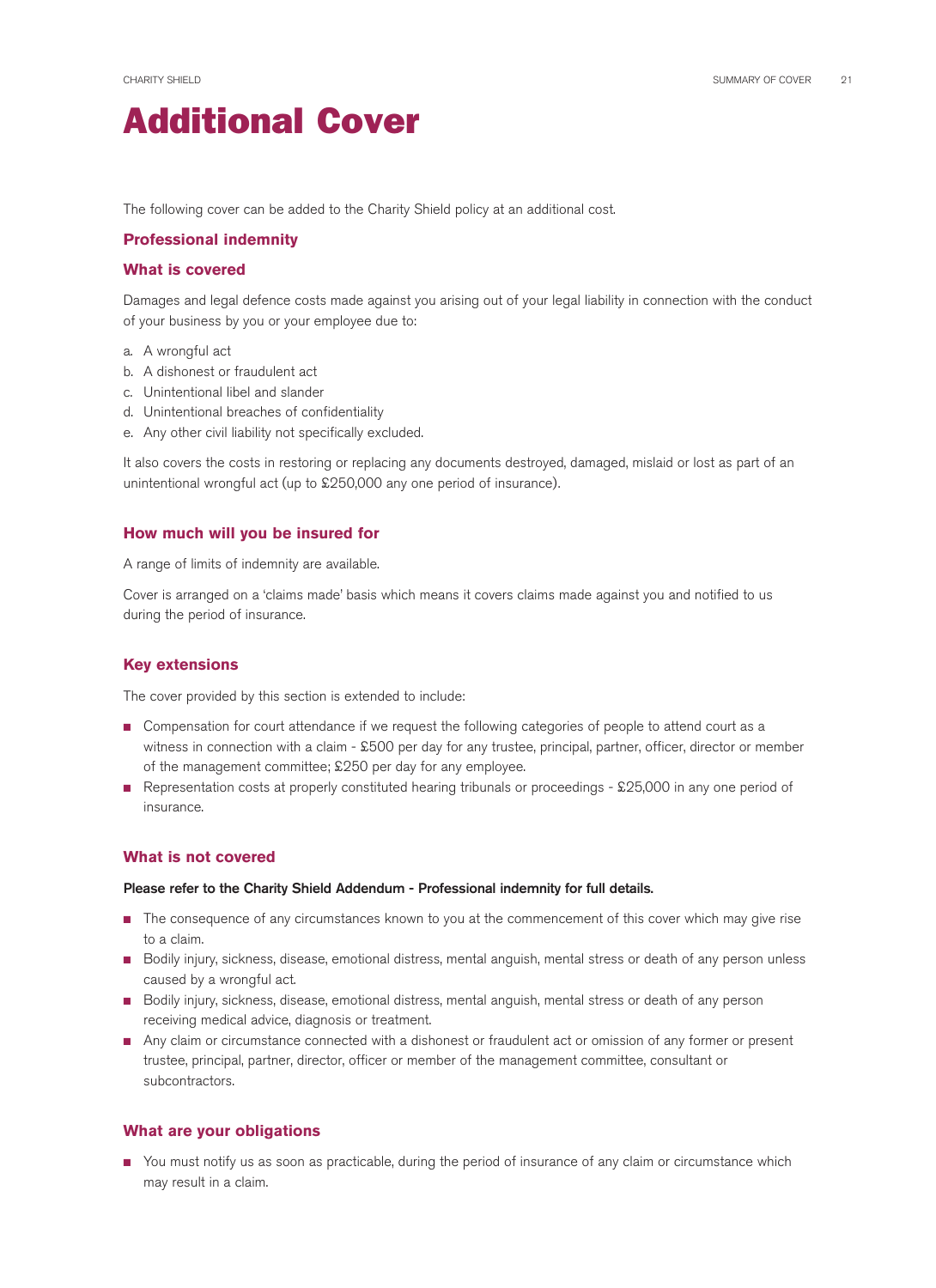### General information

#### **Claims service**

For claims other than Legal expenses call 0345 606 1331.

New claims can be reported 24 hours a day, 7 days a week.

For Legal expenses claims call DAS Legal Expense Insurance Company Limited on 0345 601 2791.

#### **Complaint handling procedures**

If you are unhappy with our products or service, please contact us as soon as possible.

You can complain in writing or verbally at any time to:

#### **For all complaints other than Legal expenses complaints**

Methodist Insurance PLC St Ann's House, St Ann's Place, Manchester, M2 7LP

Tel: 0345 606 1331 Fax: 0345 604 6302 Email: [enquiries@micmail.com](mailto:enquiries@micmail.com)

#### **For Legal expenses complaints**

DAS Legal Expenses Insurance Company Limited DAS House Quay Side, Temple Back Bristol BS1 6NH

Tel: 0344 893 9013 Email: [customerrelations@das.co.uk](mailto:customerrelations@das.co.uk)

#### **Our promise to you**

We will aim to resolve your complaint within one business day. For more complex issues, we may need a little longer to investigate and we may ask you for further information to help us reach a decision.

To resolve your complaint we will:

- Investigate your complaint diligently and impartially
- Keep you informed of the progress of the investigation
- Respond in writing to your complaint as soon as possible.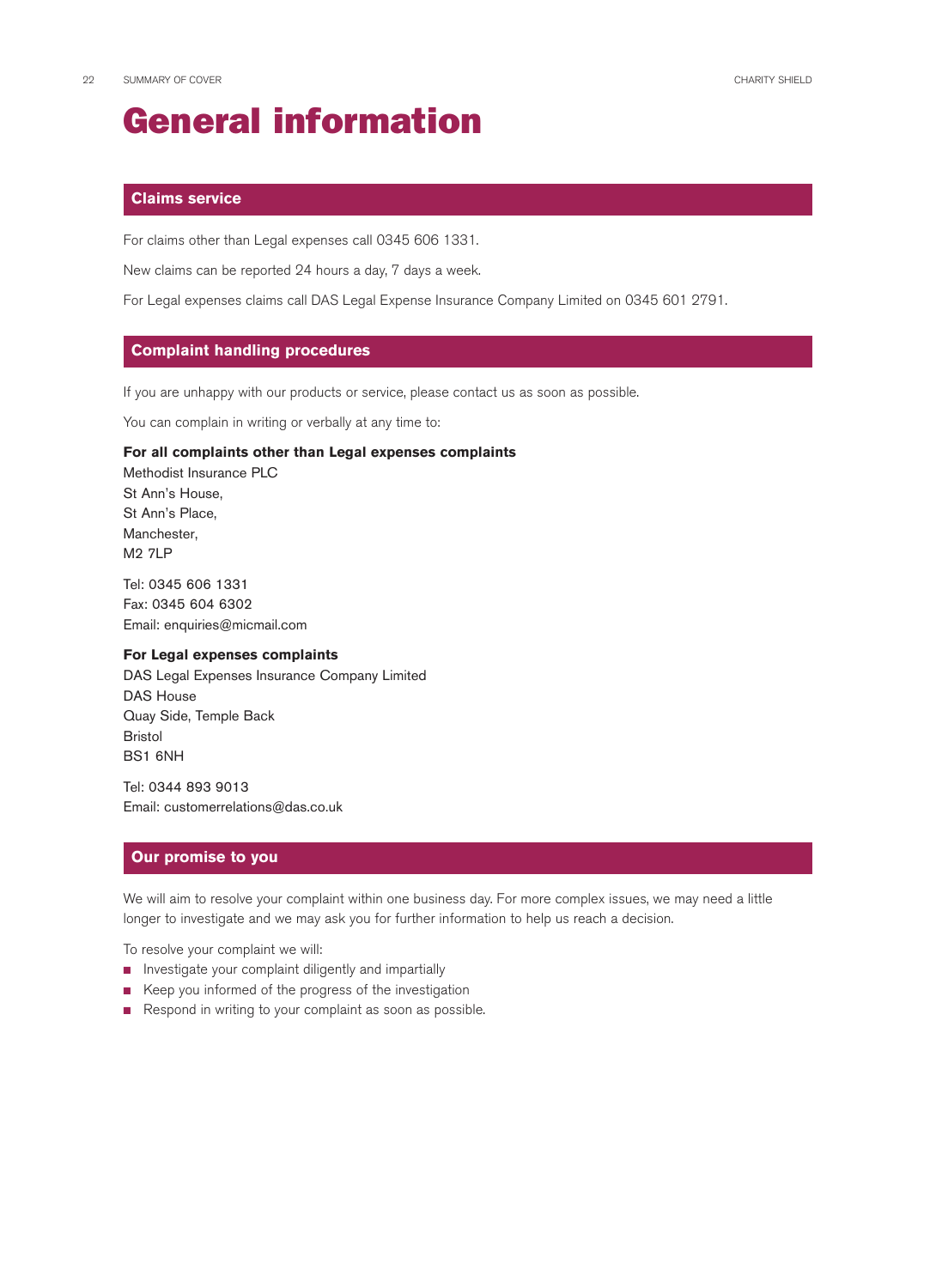If you are not satisfied with our response, or if we have not completed our investigation within eight weeks, we will inform you of your right to take the complaint to:

The Financial Ombudsman Service Exchange Tower London E14 9SR

Tel: 0800 0 234 567 Email: complaint.info@financial-ombudsman.org.uk Web: <www.financial-ombudsman.org.uk>

This complaints procedure does not affect your right to take legal proceedings.

#### **The Financial Services Compensation Scheme**

We are covered by The Financial Services Compensation Scheme (FSCS).

#### **What this means for you**

If we are unable to meet our obligations to you, the FSCS may be able to provide you with compensation. Limits apply depending on the product you have bought.

For further information on the scheme and the limits that apply, you can visit the website at **www.fscs.org.uk** or by contacting the FSCS directly on **0207 741 4100** or **0800 678 1100**.

#### **Law applying**

Unless agreed otherwise, the law which applies to this contract is:

The law of England and Wales unless the Insured's habitual residence (in the case of an individual) or central administration and/or place of establishment is located in Scotland in which case the law of Scotland shall apply.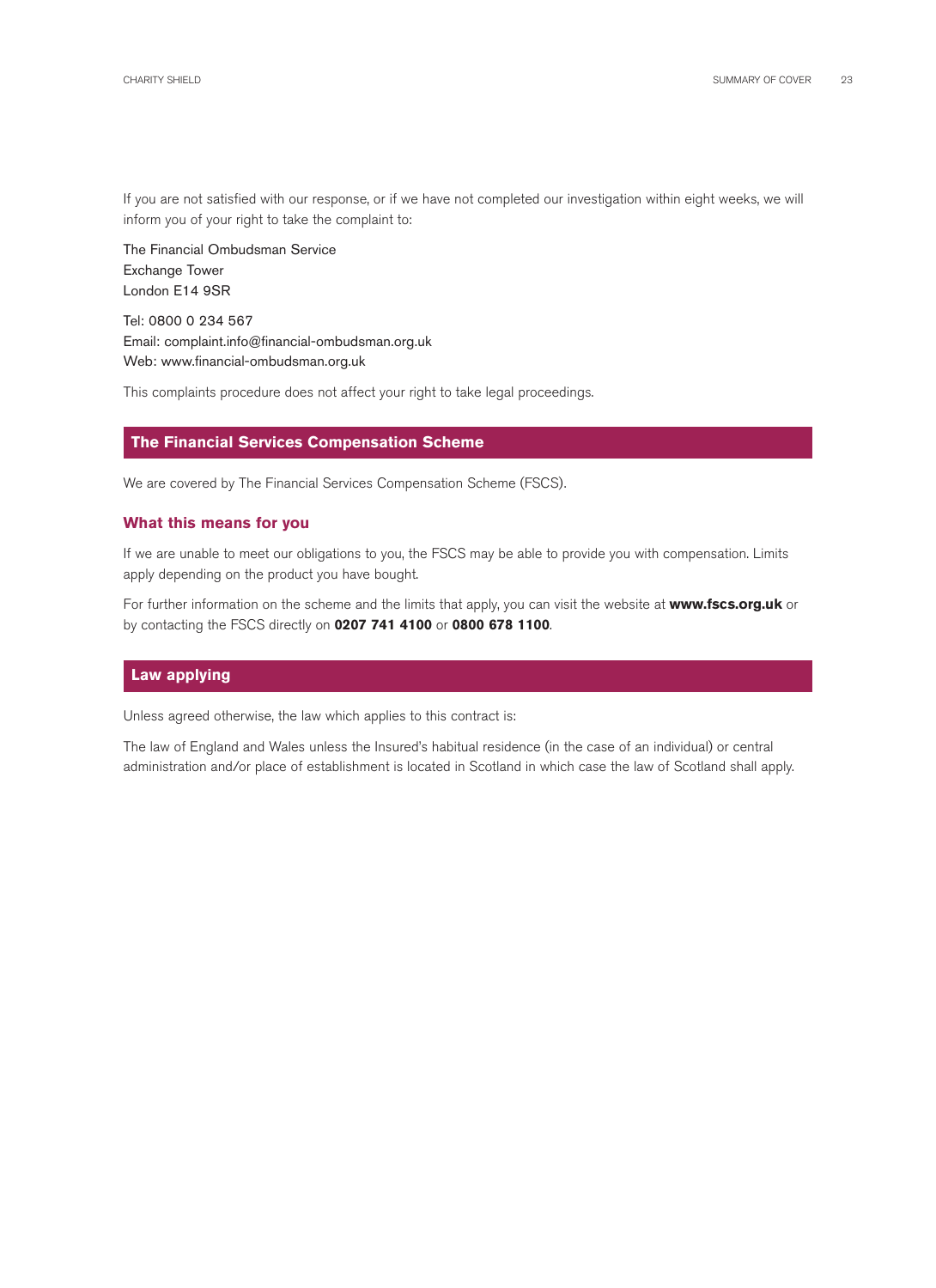### Other support and cover available

As part of your Charity Shield insurance policy, you also have access to the following additional services and support.

#### **Emergency glass replacement**

If you suffer glass breakage you can use these services and our specialist provider will effect a rapid repair. Contact us on 0345 600 0148.

#### **Value-added services**

The following are provided by DAS Law Limited and/or a preferred law firm on behalf of DAS Legal Expenses Insurance Company Limited (DAS):

- Commercial legal advice helpline.
- Tax advice helpline.
- Counselling helpline for your employees, authorised volunteers and their immediate family members, if they are aged 18 or over (or aged between 16 and 18 and in full-time employment).
- **Employment Manual offering online employment guidance.**
- DAS businesslaw offering online business law guidance. Some services are only available for a fee.

Full contact details for these services can be found within the policy document.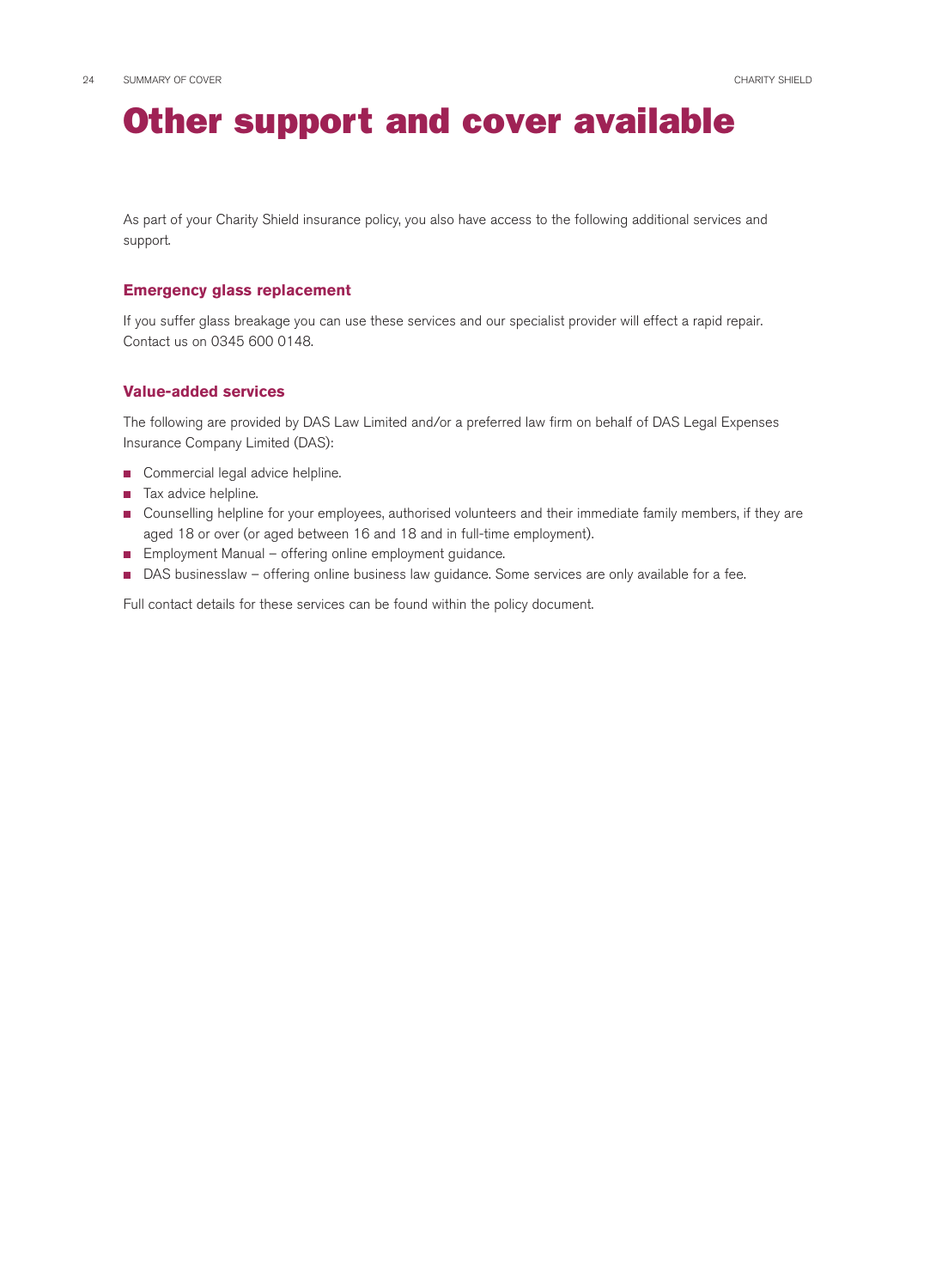This contract is underwritten by: Methodist Insurance plc.

Our FCA register number is 136423. Our permitted business is general insurance.

**You can check this on the FCA's register by visiting the FCA's website** 

**<www.fca.org.uk/register>**

**or by contacting the FCA on 0800 111 6768**